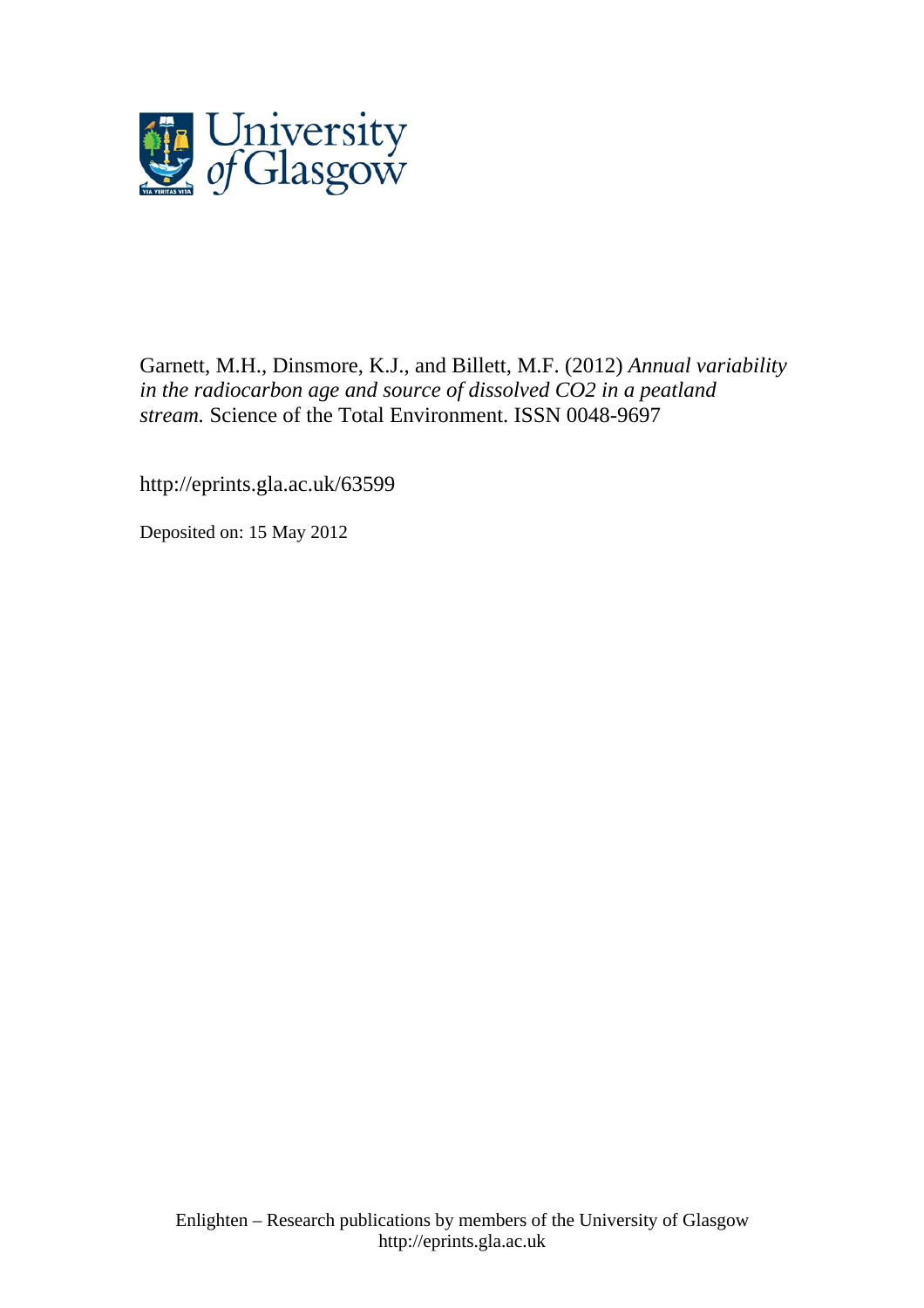| $\mathbf{1}$                     | $\mathbf{1}$   | Annual variability in the radiocarbon age and source of dissolved $CO2$ in a                                                                       |
|----------------------------------|----------------|----------------------------------------------------------------------------------------------------------------------------------------------------|
| $\sqrt{2}$<br>3                  | $\mathbf{2}$   | peatland stream                                                                                                                                    |
| $\overline{\mathbf{4}}$<br>5     | 3              |                                                                                                                                                    |
| 6<br>$\sqrt{ }$                  | $\overline{4}$ | Mark H Garnett, Kerry J Dinsmore and Michael F Billett                                                                                             |
| $\,8\,$<br>9<br>$10$             | 5              |                                                                                                                                                    |
| 11<br>$12\,$                     | 6              | <b>ABSTRACT</b>                                                                                                                                    |
| 13                               |                |                                                                                                                                                    |
| 14                               | 7              | Radiocarbon dating has the capacity to significantly improve our understanding of the aquatic                                                      |
| 15                               | 8              | carbon cycle. In this study we used a new passive sampler to measure the radiocarbon $(^{14}C)$                                                    |
| 16                               | 9              | and stable carbon ( $\delta^{13}$ C) isotopic composition of dissolved CO <sub>2</sub> for the first time in a peatland                            |
| $17\,$                           | 10             | stream throughout a complete year (May 2010 - June 2011). The in-stream sampling system                                                            |
| 18                               | 11             | collected time-integrated samples of $CO2$ continuously over approximately one month                                                               |
| 19<br>20                         | 12             | periods. The rate of $CO2$ trapping was proportional to independently measured streamwater                                                         |
| 21                               | 13             | $CO2$ concentrations, demonstrating that passive samplers can be used to estimate the time-                                                        |
| 22                               | 14             | averaged dissolved CO <sub>2</sub> concentration of streamwater. While there was little variation and no                                           |
| 23                               | 15             | clear trend in $\delta^{13}CO_2$ values (suggesting a consistent CO <sub>2</sub> source), we found a clear temporal                                |
| 24                               | 16             | pattern in the <sup>14</sup> C concentration of dissolved CO <sub>2</sub> . The <sup>14</sup> C age of CO <sub>2</sub> varied from 707 $\pm$ 35 to |
| 25                               | 17             | 1210 $\pm$ 39 years BP, with the youngest CO <sub>2</sub> in the autumn and oldest in spring/early summer.                                         |
| 26                               | 18             | Mean stream discharge and ${}^{14}C$ content of dissolved $CO2$ were positively correlated. We                                                     |
| 27                               | 19             | suggest that the observed pattern in the ${}^{14}C$ content of dissolved $CO_2$ reflects changes in its                                            |
| 28                               | 20             | origin, with older carbon derived from deeper parts of the peat profile contributing                                                               |
| 29                               | 21             | proportionally more gaseous carbon during periods of low stream flow.                                                                              |
| 30                               | 22             |                                                                                                                                                    |
| 31                               |                |                                                                                                                                                    |
| 32                               | 23             | <b>Keywords</b>                                                                                                                                    |
| 33<br>34                         |                |                                                                                                                                                    |
| 35                               | 24             | Carbon dioxide, Radiocarbon, Peatland, Streams, Carbon                                                                                             |
| 36                               |                |                                                                                                                                                    |
| 37                               | 25             |                                                                                                                                                    |
| 38                               |                |                                                                                                                                                    |
| 39                               | 26             | 1. Introduction                                                                                                                                    |
| 40                               |                |                                                                                                                                                    |
| 41<br>42                         | 27             | Peatland formation has produced a global terrestrial carbon store of approximately the same                                                        |
| 43<br>44<br>45                   | 28             | size as the current atmospheric carbon pool (Clymo and Bryant, 2008). Considerable research                                                        |
| 46<br>47                         | 29             | effort is now being focussed on the effect of man and climatic variability on this important                                                       |
| 48<br>49                         | 30             | terrestrial carbon store involving a combination of flux measurements and process-based                                                            |
| 50<br>51<br>52                   | 31             | studies (e.g. Billett et al., 2010). Drainage waters are increasingly being recognised as                                                          |
| 53<br>54                         | 32             | important conduits for carbon release from peatlands, and are now known to represent an                                                            |
| 55<br>56                         | 33             | important flux term in the annual carbon balance (Dinsmore et al., 2010; Koehler et al., 2011).                                                    |
| 57<br>58<br>59<br>60<br>61<br>62 | 34             |                                                                                                                                                    |
| 63                               |                |                                                                                                                                                    |
| 64                               |                | $-1-$                                                                                                                                              |
| 65                               |                |                                                                                                                                                    |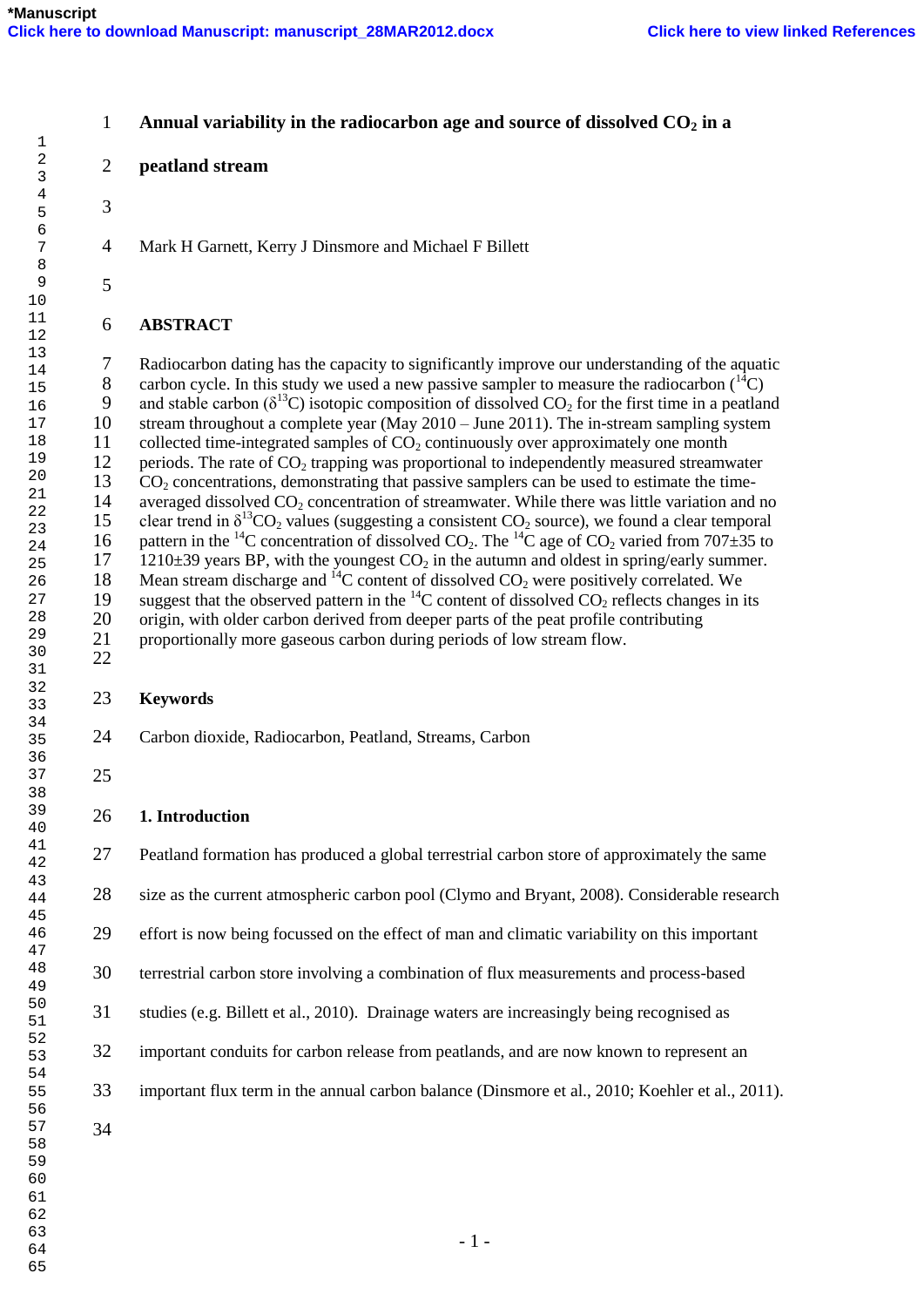Organic-rich surface waters draining peatlands are typically acidic and supersaturated with respect to CO<sup>2</sup> and CH<sup>4</sup> (e.g. Dawson et al., 1995; Billett and Moore, 2008). In these systems carbon exists in three main forms: POC (particulate organic carbon), DOC (dissolved organic carbon) and DIC (dissolved inorganic carbon) (Eatherall et al., 1998). For DIC, carbon in 39 streamwater can exist in the form of carbonate, bi-carbonate, or dissolved  $CO<sub>2</sub>$ , the proportion of which varies with pH and temperature according to the carbonate buffering system (Hope et al., 1995; Aufdenkampe et al., 2011).

43 In streams draining peatlands, where DIC is primarily present as  $CO<sub>2</sub>$  due to low pH,  $CO<sub>2</sub>$  supersaturation varies both spatially (Dawson et al., 1995; Dawson et al., 2001) and 45 temporally (Dinsmore and Billett, 2008; Johnson et al., 2010). Degassing (evasion) of  $CO<sub>2</sub>$  from the water surfaces of peatlands and other saturated carbon-rich systems is known to represent an important emission pathway connecting the below-ground carbon store to the atmosphere (Kling et al., 1991; Dinsmore et al., 2011). Consequently, for a better assessment of the importance of peatland carbon fluxes, and their potential response to change (e.g. 50 climate and/or management) a greater understanding is required of the size and source of  $CO<sub>2</sub>$ loss via peatland streams.

53 Radiocarbon  $(14)$  analysis can provide important information on the age and rate that carbon 54 is cycled through various components of ecosystems. <sup>14</sup>C dating of peat, or the constituents that form peat, has been widely used to reconstruct the development of peatlands and to 56 quantify rates of carbon accumulation and loss (e.g. Clymo and Bryant, 2008). <sup>14</sup>C analysis of waters draining peatlands has largely focussed on the age of the DOC component (e.g. Benner et al., 2004; Evans et al., 2007). For waters draining intact peatlands, DOC has typically been 59 found to have  $^{14}$ C contents that exceed 100 % modern (Tipping et al., 2010), unambiguously 60 indicating the presence of "bomb- $^{14}$ C" (Levin and Hesshaimer, 2000).

- 2 -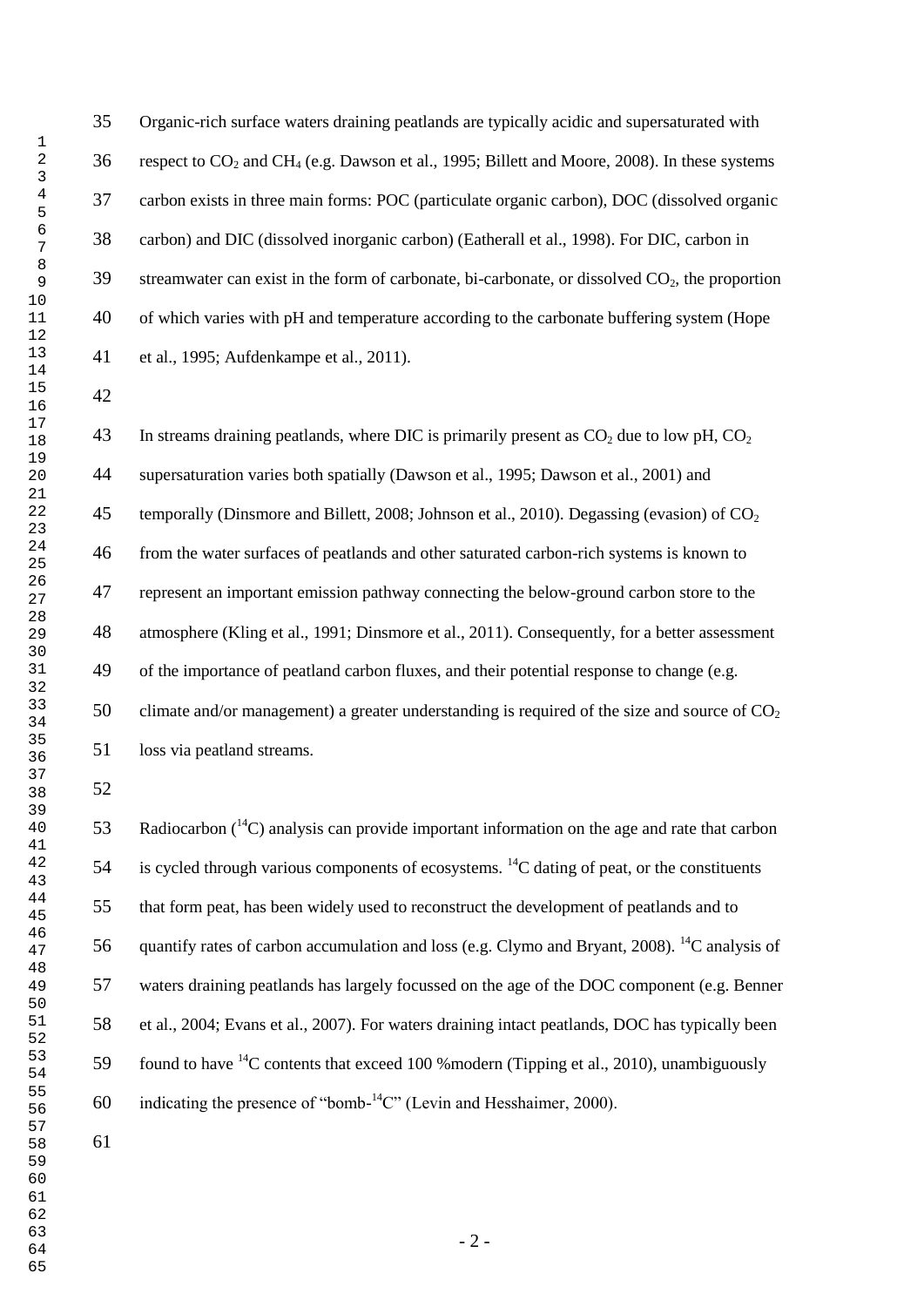62 Analysis of the <sup>14</sup>C age of the DIC component (or its gaseous constituent,  $CO<sub>2</sub>$ ) transported by rivers has previously been undertaken using one of two methods: (1) an indirect method whereby water samples are collected in the field, returned to the laboratory and the entire DIC 65 recovered as  $CO<sub>2</sub>$  by "gas-stripping" (e.g. Mayorga et al., 2005), or (2) a direct method 66 whereby  $CO_2$  evading from the water surface is captured using a floating chamber and adsorbed onto a molecular sieve, which can be subsequently processed in the laboratory to 68 recover the  $CO_2$  for isotope analysis (Billett et al., 2006; Billett and Garnett, 2010).

70 Studies using the chamber method have revealed that in UK peatlands  $CO<sub>2</sub>$  degassed from the water surface is often derived from a much older source (up to at least 1000 years BP) than 72 the DOC component, and that its isotopic signature ( ${}^{14}$ C and  $\delta {}^{13}$ C) can vary considerably both temporally and spatially between and within catchments (Billett et al., 2007). This within-74 catchment variability in source and age has also been demonstrated for  $CO<sub>2</sub>$  released from peatland pipes (Billett et al., in press a), which are known to act as important point sources for 76 greenhouse gas release from peatlands (Dinsmore et al., 2011). In contrast,  $CO_2$  evaded from a Finnish stream during the spring thaw was predominantly derived from carbon fixed within 78 recent decades, as evidenced by the substantial component of bomb- ${}^{14}C$  (Billett et al., in press 79 b). Using the gas-stripping method, Mayorga et al. (2005) showed that the majority of  $CO<sub>2</sub>$ evaded from Amazon rivers was derived from young (< 5 years old) carbon sources.

82 Whilst both the direct and indirect methods for determining the  $\rm ^{14}C$  concentration of aquatic 83  $CO<sub>2</sub>$  have provided valuable insights, they both rely on the collection of samples over short 84 periods of time. Consequently we currently do not know whether these 'spot samples' are representative of longer timescales or the full hydrograph range. One solution would be to increase the temporal resolution of sample collection, however, this is time-consuming and 87 the cost of  ${}^{14}C$  analysis is likely to make this approach prohibitive. Recently, a new passive 88 sampling method has been developed and tested for the collection of  $CO<sub>2</sub>$  for carbon isotope 89 analysis from a range of environments including soil-respired  $CO<sub>2</sub>$  (Garnett et al., 2009),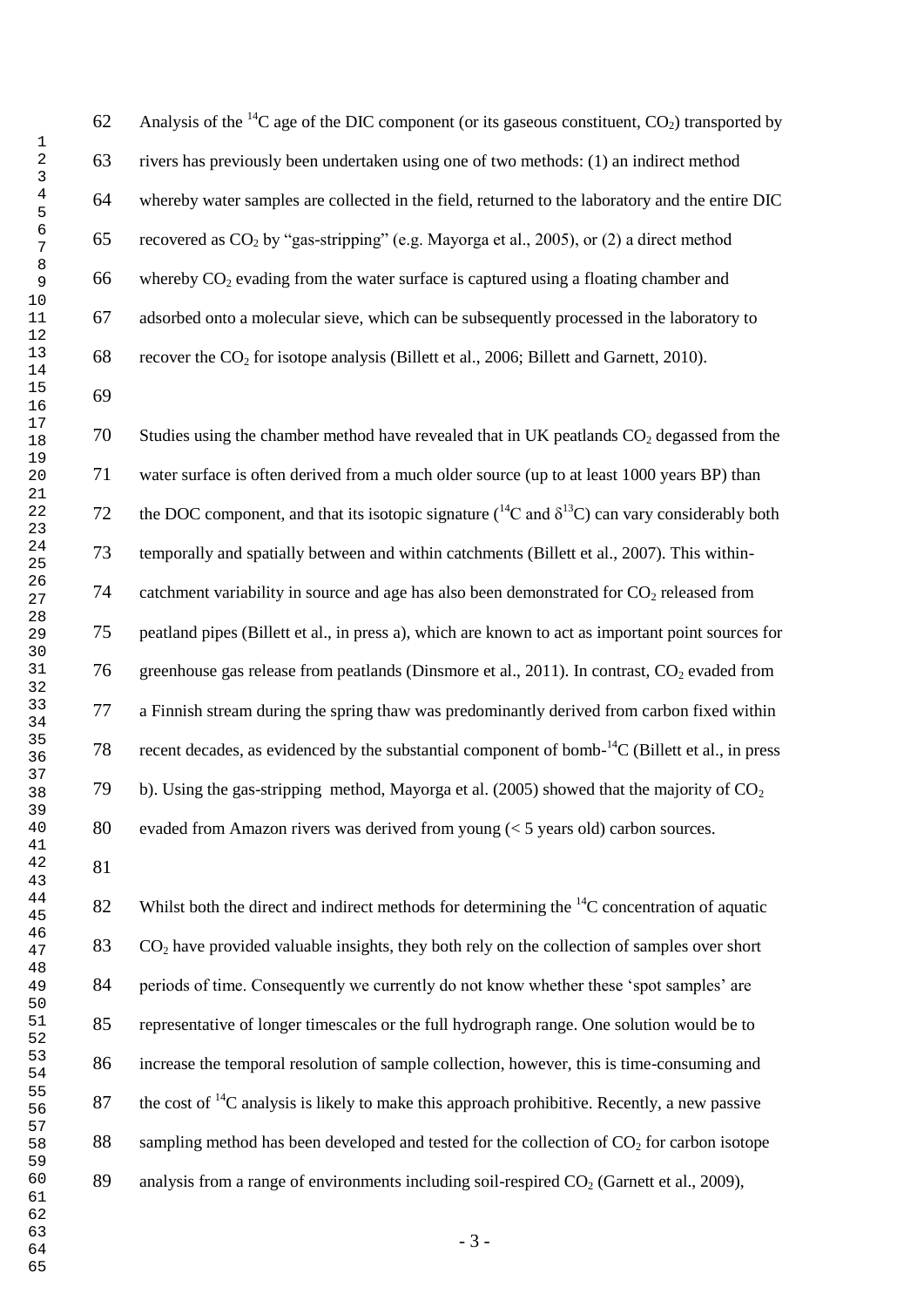| 90  | atmospheric $CO2$ (Garnett and Hartley, 2010) and dissolved $CO2$ in water-logged peat                                        |
|-----|-------------------------------------------------------------------------------------------------------------------------------|
| 91  | (Garnett and Hardie, 2009). The approach is similar to the established passive sampling                                       |
| 92  | methods used to collect time-integrated solute samples in surface waters over periods of                                      |
| 93  | weeks or months (e.g. Vrana et al., 2005; Rozemeijer et al., 2010). The technique is suited for                               |
| 94  | the collection of samples over extended sampling times (up to several months) and whilst it                                   |
| 95  | has previously been deployed to sample $CO2$ from water-saturated soils, it has hitherto not                                  |
| 96  | been employed to sample dissolved $CO2$ in stream waters. Here, we report for the first time a                                |
| 97  | 12 month series of carbon isotope ( ${}^{14}C$ and $\delta {}^{13}C$ ) analyses of dissolved CO <sub>2</sub> collected from a |
| 98  | peatland stream using the passive sampling technique. The volume of $CO2$ recovered and rate                                  |
| 99  | of CO <sub>2</sub> trapping are also reported. We relate these results to measurements of stream and                          |
| 100 | climatic conditions and hypothesised that: i) the passive sampling method provides a reliable                                 |
| 101 | method for the collection of dissolved CO <sub>2</sub> from peatland drainage waters for carbon isotope                       |
| 102 | analysis, and ii) that changes in the isotopic composition of streamwater dissolved $CO2$                                     |
| 103 | provides information on annual variability in source and age.                                                                 |
|     |                                                                                                                               |

#### **2. Methods**

#### *2.1. Study site and measurement of site characteristics*

 Sampling was performed in the Black Burn, a peatland stream draining Auchencorth Moss in 108 central Scotland (55°47'34 N; 3°14'35W). The catchment has an area of 3.4 km<sup>2</sup>, spans an altitude range of ~250-300 m asl, and contains 85% peatland with peat depths reaching >5 m (Dinsmore et al., 2010). The vegetation in the catchment is predominantly a mixture of grasses and sedges covering a basal layer of mosses associated with a hummock/hollow microtopography. The dominant bryophytes are *Sphagnum* and *Polytrichum* species and the main vascular plants *Deschampsia flexuosa*, *Molinia caerulea*, *Festuca ovina*, *Eriophorum angustifolium*, *Eriophorum vaginatum*, *Juncus effusus*, *Juncus squarrosus* and *Calluna vulgaris* (Dinsmore *et al*., 2009a). The area is the focus of a long-term study of carbon cycling (Billett et al., 2010; Dinsmore et al., 2010) and is one of the UK Centre for Ecology and Hydrology"s "Carbon Catchments", with continuous measurement of particulate, dissolved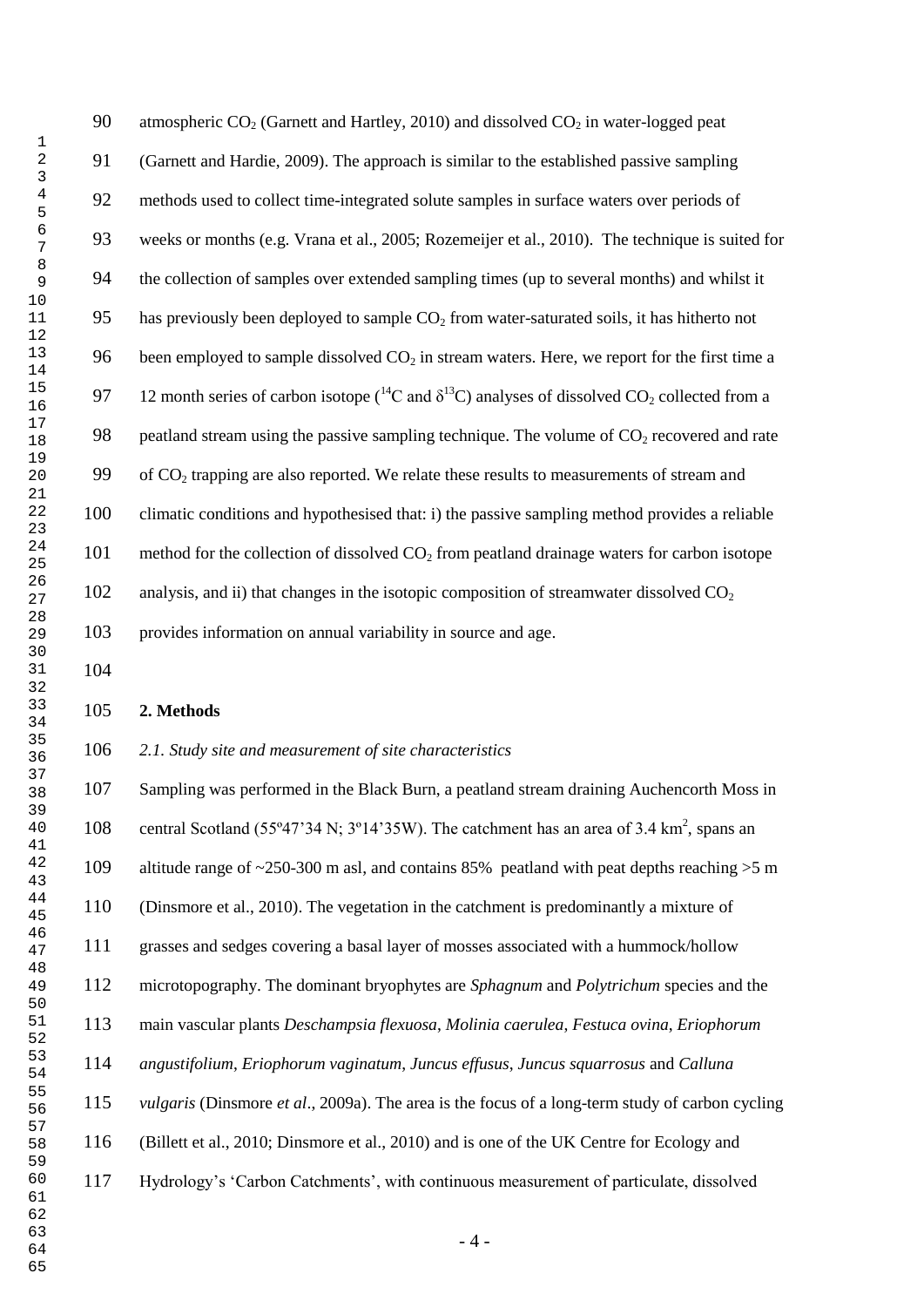and gaseous forms of aquatic carbon since 2006. Carbon isotopic composition of both dissolved organic carbon and CO<sup>2</sup> evading from the stream surface (Billett et al., 2006, 2007) has been previously characterised.

- 5 - Discharge in the Black Burn is monitored at 15 minute intervals using an In-Situ Inc Level 123 Troll<sup>®</sup> pressure transducer and rating curve produced from manual dilution gauging 124 measurements ( $r^2 = 0.88$ ); stream temperature was also provided by the Level Troll<sup>®</sup> sensor. 125 Dissolved CO<sub>2</sub> concentrations were calculated from weekly headspace spot samples collected 126 approximately 10 m downstream from the location of the  $CO<sub>2</sub>$  passive samplers throughout the study period. The headspace method involved equilibration of an ambient air volume (20 ml) with a stream water sample (40 ml) by vigorously shaking in a syringe for one minute at stream temperature. The equilibrated headspace was then transferred to a separate gas-tight syringe and analysed, alongside an ambient air sample, using gas chromatography. Dissolved gas concentrations in the stream water at time of sampling were calculated using Henry"s law 132 (Hope et al., 1995) and expressed in units of ppmy and *ep*CO<sub>2</sub>. Environmental variables including soil temperature and depth of water table were provided from a micrometeorological station located ~400 m from the stream sampling point (M. Coyle, personal communication, 2011). *2.2. Sampling of dissolved CO<sup>2</sup> using passive samplers* 138 We deployed passive samplers similar in design to those previously used to sample  $CO<sub>2</sub>$  from a range of environments (Garnett and Hardie, 2009; Garnett et al., 2009; Garnett and Hartley, 140 2010). The samplers were constructed from glass tubing with a central compartment containing Type 13X zeolite molecular sieve (1/16" pellets, BDH, UK) held in place using quartz wool, and surrounded on either side by lengths of narrower glass tubing (Fig. 1). The central compartment was made from glass tubing with dimensions of 70 mm length and 11 mm inner diameter. The ends of the cartridges were built from 100 mm lengths of glass tubing with inner diameters of 4 mm and 8 mm. Lengths (50 mm) of Tygon tubing (Fisher,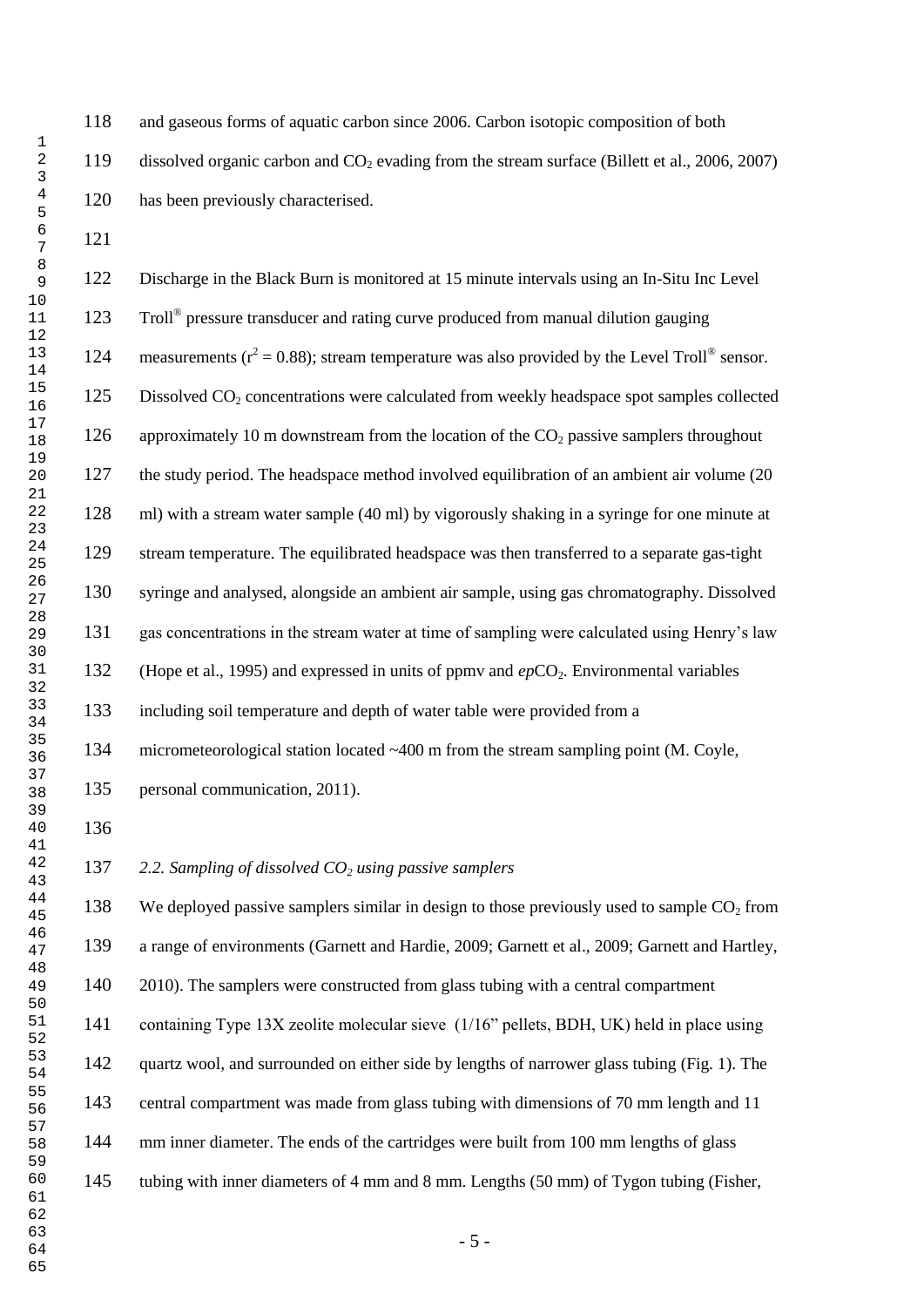UK) were attached to either end of the cartridge, and a plastic clip (WeLoc, Scandinavia Direct, UK) placed over the Tygon tubing at the wider end to create a seal. At the upstream end of the sampler (the narrow end; "inlet") we used a gas permeable hydrophobic filter to allow gas exchange with the inside of the cartridge but prevent the entry of water. The hydrophobic filter was constructed from a 5 cm length of Accurrel PP V8/2 HF tubing (Membrana GmbH, Germany; Gut et al., 1998) pushed onto a 5 cm length of nylon tubing, which was in turn inserted into the Tygon tubing of the inlet of the sampler. A glass stopper was used to seal the end of the Accurrel filter, and joins reinforced using a rubber sealant (Plasti-dip, USA). The resulting samplers were thus completely water-tight, but allowed rapid 155 gas exchange to occur through the hydrophobic filter. This allowed  $CO<sub>2</sub>$  to enter the cartridge and subsequently be adsorbed onto the molecular sieve. Prior to use, the samplers were 157 prepared by heating (500 °C) the molecular sieve under vacuum (see Hardie et al., 2005) and 158 filled with high-purity  $N_2$ . Before and after sampling a plastic clip was also placed across the Tygon tubing at the inlet of the sampler to prevent ingress of atmospheric CO<sup>2</sup> .

 For deployment at the field site the sampler was protected inside a length of polystyrene pipe, and attached to a steel "cradle" using cable ties. Posts were driven into the stream banks (to avoid disturbance to the stream bed) to which a length of PVC pipe (110 mm inner diameter x 500 mm length) was secured, such that it was permanently submerged in the water, parallel to stream flow, and located just above the stream bed to allow free flow of water around the passive sampling system. The pipe was used to house the cartridge containing the passive sampler during sampling, ensuring that the sampler was consistently held at the same location and to provide protection from possible damage during high flow periods. Stream water was free to pass unhindered through the pipe which remained open at both ends (Fig. 1).

 Prior to sampling, the cradle containing the passive sampler was submerged in the stream, the clip at the inlet removed, and the cradle inserted into the pipe with the inlet of the sampler 173 pointing upstream. The samplers were left for between 27 and 83 days to accumulate  $CO<sub>2</sub>$ ,

- 6 -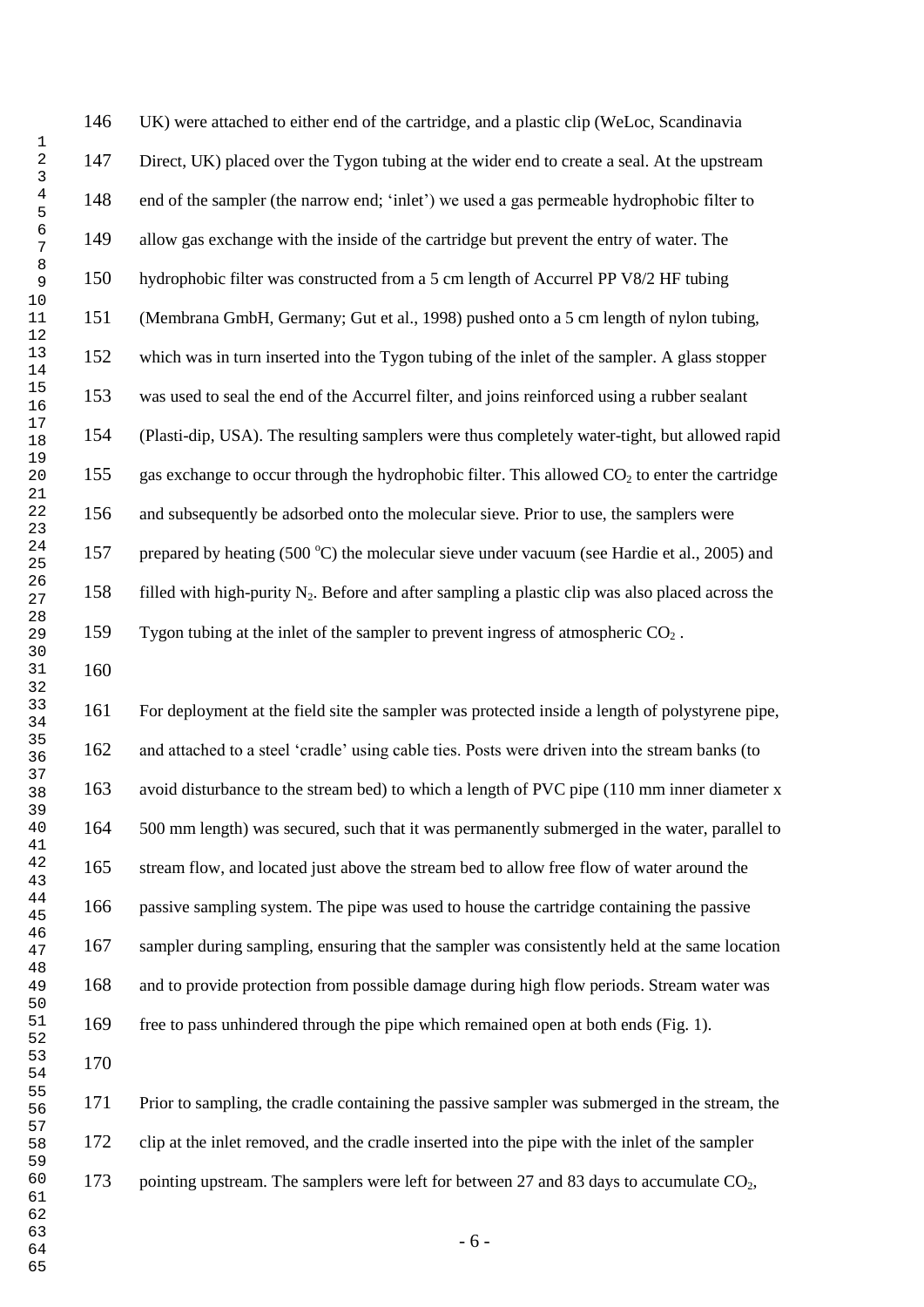174 and then retrieved by first sealing the inlet with a clip before removal from the stream, and returning to the NERC Radiocarbon Facility for processing. A total of nine samples were collected over a complete year from 28 May 2010 to 2 June 2011, with a hiatus (14 Dec 2010 to 18 January, 2011) when no sampling occurred. Although the reliability of the passive samplers had previously been demonstrated on several earlier occasions (Garnett et al., 2009; Garnett and Hardie, 2009; Garnett and Hartley, 2010), we performed a further test by deploying an additional second passive sampler simultaneously with the final two from the annual series; reliability of the samplers would be supported if the isotope concentration of the CO<sub>2</sub> from the additional sampler was equal to the average of that from the two shorter-term samplers.

**2.3. Measurement of volume of CO<sub>2</sub> recovered and its carbon isotope (** $\delta^{13}$ **C and <sup>14</sup>C) content** 186 Sample CO<sub>2</sub> was recovered from the molecular sieve in the passive samplers by heating (500) 187 °C) followed by cryogenic purification (see Hardie et al., 2005). The total volume of CO<sub>2</sub> 188 recovered was measured in a calibrated volume using a pressure transducer, and the  $CO<sub>2</sub>$ 189 divided into aliquots for <sup>13</sup>C and <sup>14</sup>C measurement.  $\delta^{13}C$  (<sup>13</sup>C isotope enrichment relative to the Vienna PDB standard) was determined using isotope ratio mass spectrometry (VG 191 Optima, Micromass, UK) at the NERC Radiocarbon Facility. The aliquot of  $CO<sub>2</sub>$  for <sup>14</sup>C analysis was graphitised using Fe/Zn reduction (Slota et al., 1987) and measured by accelerator mass spectrometry (AMS) at the Scottish Universities Environmental Research 194 Centre (East Kilbride, UK).  $^{14}$ C concentrations were determined relative to the oxalic acid 195 international radiocarbon standard and normalised to a  $\delta^{13}$ C of -25 ‰ (using the  $\delta^{13}$ C values 196 of the recovered  $CO<sub>2</sub>$ ) to account for mass dependent fractionation effects (Stuiver and Polach, 1977). Radiocarbon results are expressed as %modern and conventional radiocarbon 198 age (years BP, where BP = AD 1950). By convention measurement uncertainties for isotope results are expressed as standard deviations (Stuiver and Polach, 1977). Previous tests have quantified a small isotopic fractionation that occurs during passive trapping (Garnett et al., 2009; Garnett and Hardie, 2009) and therefore a correction (+4 ‰) was applied when

- 7 -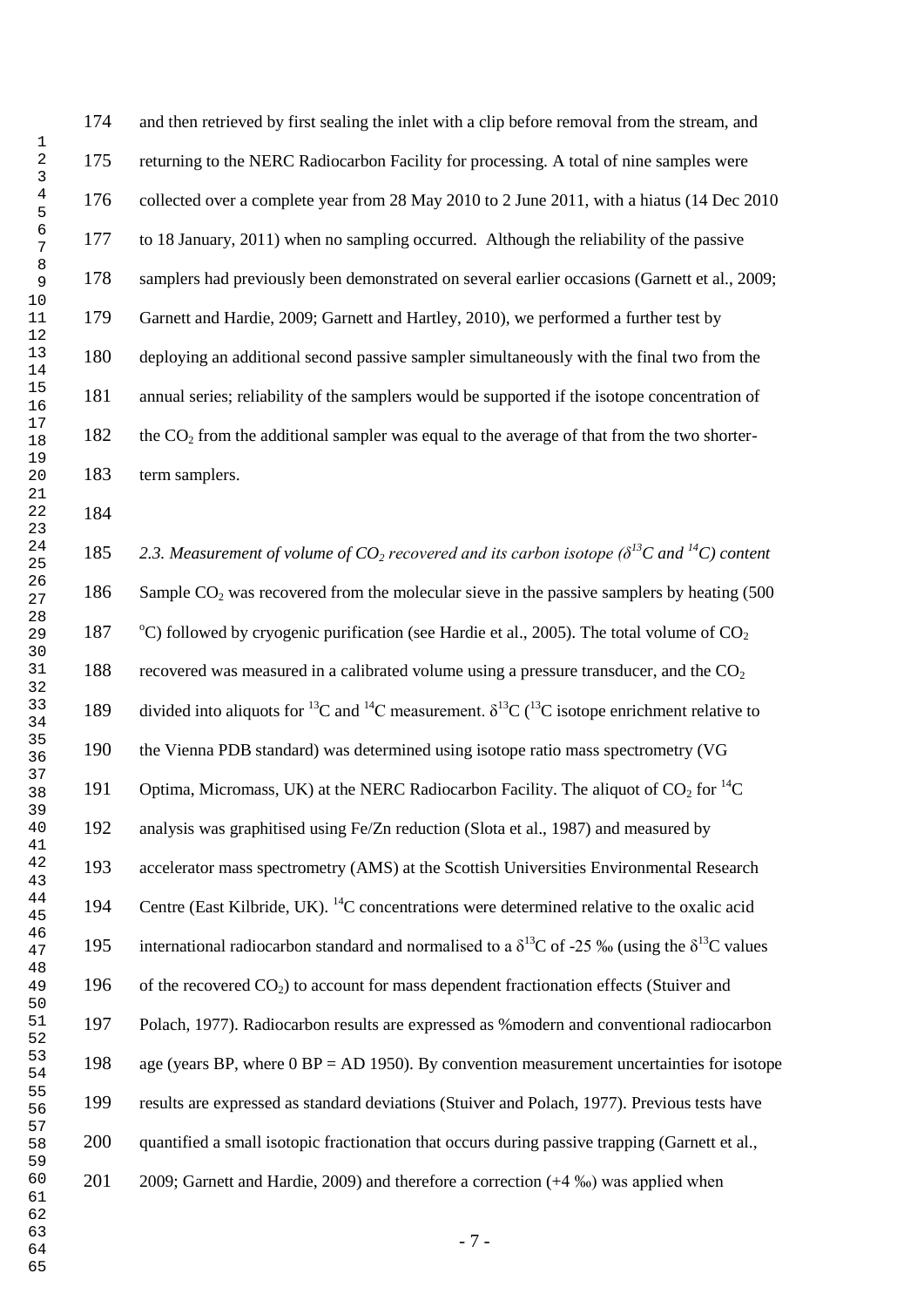202 interpreting the  $\delta^{13}$ C results; since the <sup>14</sup>C values are by definition normalised to  $\delta^{13}$ C of -25 ‰ they are unaffected by this fractionation effect.

205 Rate of  $CO<sub>2</sub>$  trapping on passive samplers should be directly proportional to the  $CO<sub>2</sub>$  concentration of the environment being sampled as in the following equation based on Fick"s Law (Bertoni et al., 2004):

209  $Ci = (Qi \times L) / (S \times t \times Di)$  (1)

211 where *Ci* represents the CO<sub>2</sub> concentration of the atmosphere being sampled, *Qi* the volume 212 of  $CO_2$  trapped during time *t*, *Di* is the diffusion coefficient of  $CO_2$  in air, and *L* and *S* are the length and cross-sectional area of the sampling probe (between mid points of inlet and 214 molecular sieve). We used Equation 1 to determine the concentration of dissolved  $CO<sub>2</sub>$  in the 215 Black Burn during the periods of sample collection, based on the recovered volumes of  $CO<sub>2</sub>$ 216 from passive samplers and their known exposure times.

#### **3. Results**

*3.1 Variability in discharge, temperature and CO<sup>2</sup> concentrations*

220 Mean discharge from the Black Burn was 54 L s<sup>-1</sup> and ranged from 3 L s<sup>-1</sup> to 1400 L s<sup>-1</sup> over 221 the course of the sampling year (Fig. 2). Due to equipment failure there were two periods 222 when discharge was not recorded. Mean air temperature was  $8.0^{\circ}$ C and ranged from -12.0 to 223 24.1°C (Fig. 2). Concentrations of dissolved  $CO_2$  in the stream (Fig. 3) determined from weekly spot sampling ranged from 1301 to 7745 ppmv with a mean of 3570 ppmv. These 225 values represent a range in  $epCO<sub>2</sub> (ep)$  is defined as excess partial pressure e.g.  $pCO<sub>2</sub>$ 226 water/ $pCO_2$  atmosphere) from  $\sim$ 3 to 20. *3.2 Volume and rate of CO<sup>2</sup> trapped on passive samplers*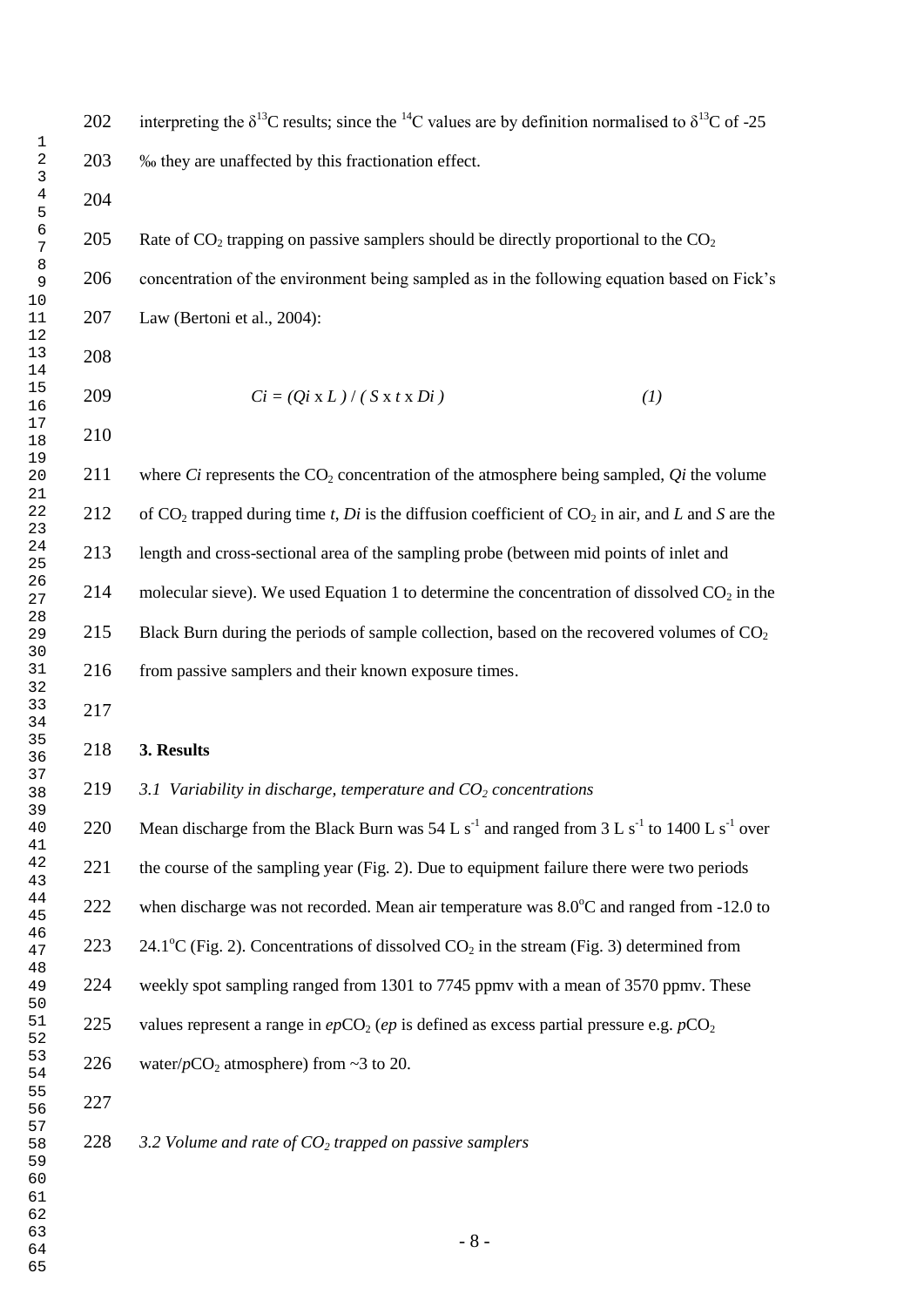| 229 | The volume of $CO_2$ recovered from the passive samplers (Table 1) ranged from 5.3 ml (27)                                 |
|-----|----------------------------------------------------------------------------------------------------------------------------|
| 230 | and 45 day sampling periods) up to 22.4 ml (83 day sampling period), and was highly                                        |
| 231 | positively correlated ( $r^2$ = 0.788; p < 0.001) with exposure time. The CO <sub>2</sub> trap rate (volume of             |
| 232 | $CO2$ recovered divided by number of sampling days) ranged from 0.118 to 0.299 ml day <sup>-1</sup> ,                      |
| 233 | with highest rates occurring during summer and lowest during mid-winter, coinciding with                                   |
| 234 | the highest and lowest $CO_2$ concentrations, respectively. Using Fick's law (Equation 1) the                              |
| 235 | estimated average CO <sub>2</sub> concentration in the Black Burn, based on the trap rates of the passive                  |
| 236 | sampler, was $3336 \pm 229$ (SE) ppmv and therefore similar to the mean value derived from                                 |
| 237 | spot sampling $(3570 \pm 225$ (SE) ppmv). Throughout the sampling year there was good                                      |
| 238 | agreement between the values of dissolved $CO2$ concentration determined from weekly spot                                  |
| 239 | sampling and those calculated from the molecular sieve trap rate (Fig. 3) with an overall                                  |
| 240 | significant positive correlation ( $r^2$ = 0.672, p < 0.01).                                                               |
| 241 |                                                                                                                            |
| 242 | 3.3 Carbon isotope ( $\delta^{13}$ C and $^{14}$ C) concentration of dissolved carbon dioxide                              |
| 243 | All passive samplers provided sufficient $CO_2$ for both <sup>14</sup> C and $\delta^{13}C$ measurement.                   |
| 244 | Radiocarbon concentration of the dissolved $CO2$ ranged from 86.01 to 91.57 % modern                                       |
| 245 | (equivalent to 707 to 1210 years BP; Table 1). There was a trend of increasing $^{14}$ C                                   |
| 246 | concentration in $CO_2$ from the start of the sampling period (May 2010) to peak levels in                                 |
| 247 | samples collected between September and December 2010. Subsequently, the <sup>14</sup> C content of                        |
| 248 | dissolved $CO2$ decreased to that at the start of the time series (Table 1).                                               |
| 249 |                                                                                                                            |
| 250 | Radiocarbon concentration of the dissolved $CO2$ was compared to mean discharge rates                                      |
| 251 | (averaged over the sampling period for each sampler). Due to two gaps in the discharge data,                               |
| 252 | only results for eight of the ten samplers could be reliably compared (Fig. 4). There was a                                |
| 253 | positive correlation between discharge and <sup>14</sup> C concentration of the dissolved CO <sub>2</sub> ( $r^2$ = 0.766, |
| 254 | $p < 0.01$ ). However, one sample (collected 9 September 2010 to 6 October 2010) appeared to                               |
| 255 | be an outlier, and when removed the correlation between discharge and $^{14}C$ content of $CO2$                            |
| 256 | considerably improved ( $r^2$ = 0.965, p < 0.001). There was no significant correlation between                            |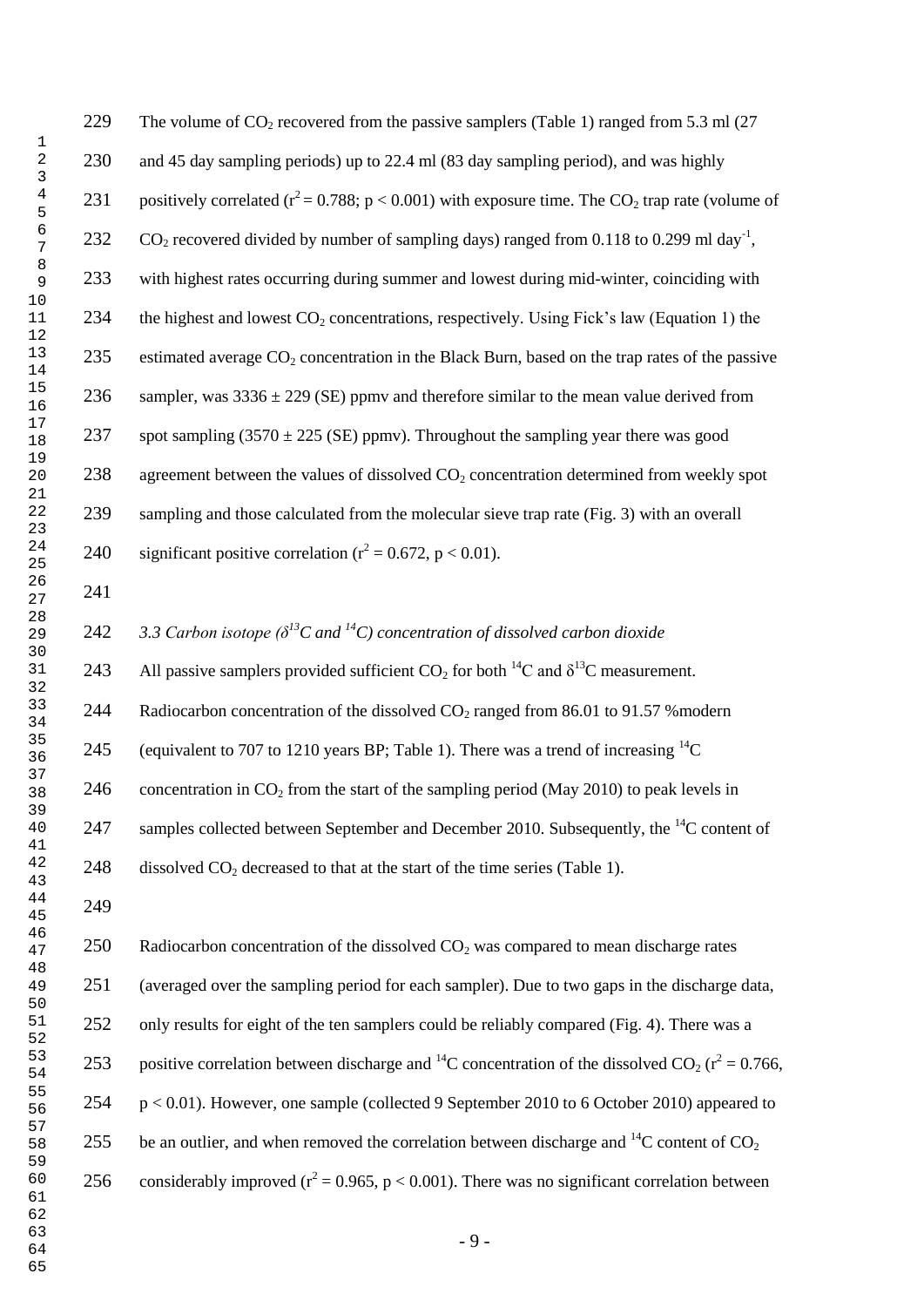# 257 the <sup>14</sup>C results and air temperature. In contrast to the <sup>14</sup>C data,  $\delta^{13}$ C varied relatively little during the course of the sampling year (range -24.2 to -23.0 ‰) and was not significantly correlated with any other measured variables (Table 1).

261 The means of the <sup>14</sup>C and  $\delta^{13}$ C values for the two samples collected consecutively between 4 March 2011 to 21 April 2011 and 21 April 2011 to 2 June 2011 were within measurement 263 uncertainty ( $2 \sigma$ ) of the results for the replicate sampler that was exposed during the same sampling period (4 March 2011 to 2 June 2011).

**4. Discussion**

267 4.1 Reliability of the passive sampler for collecting dissolved  $CO_2$  for <sup>14</sup>C analysis.

268 Passive samplers have been used reliably to trap  $CO<sub>2</sub>$  for monitoring purposes, for example to 269 provide time-weighted averages for atmospheric  $CO_2$  concentrations (e.g. Bertoni et al., 2004). The sampler used in the present study has previously been shown to perform reliably 271 for sampling and subsequent carbon isotope analysis of  $CO<sub>2</sub>$  recovered from a range of environments (Garnett et al., 2009; Garnett and Hardie, 2009; Garnett and Hartley, 2010); the many tests performed in these studies included comparison of replicate field samples and verification using isotopic standards under controlled laboratory conditions. Indeed, given that 275 the layers of peatlands beneath the water table have moisture contents of typically  $> 90\%$ , the tests performed by Garnett and Hardie (2009) have already shown the reliability of the 277 samplers under similar conditions to this study. We therefore mainly rely on the detailed method testing carried out by Garnett and Hardie (2009) and others (Garnett et al., 2009; Garnett and Hartley, 2010), that have demonstrated the reliability of the samplers. However, the results from the present study also provide additional evidence for the reliability of the 281 passive sampling method for recovering samples of streamwater dissolved  $CO<sub>2</sub>$  for carbon isotope analysis.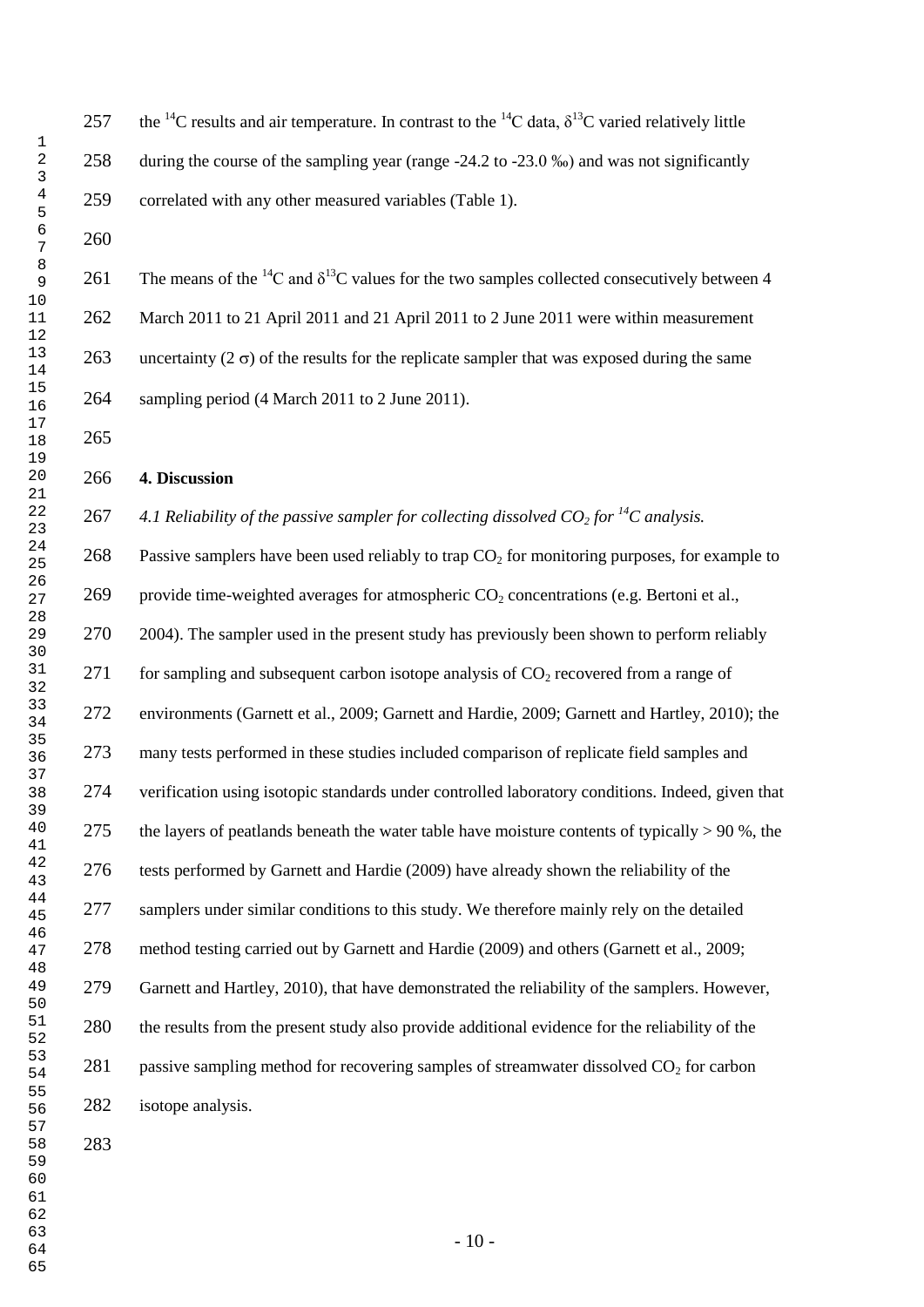284 Firstly, the dissolved  $CO<sub>2</sub>$  concentration determined from the rate of  $CO<sub>2</sub>$  trapping in passive samplers was remarkably similar to the mean of independently determined values from spot samples (Fig. 3). This is despite the fact that the spot samples were collected at an average frequency of one per week, whereas the passive samplers were sampling continuously. It is possible that the frequency of the spot sampling collection meant that periods of high 289 discharge (Fig. 2) were under-represented, and therefore average  $CO<sub>2</sub>$  concentration of the spot samples would be slightly biased towards periods of lower flow. Dinsmore and Billett (2008) previously found a strong negative curvilinear relationship between discharge and 292 dissolved CO<sub>2</sub> concentration  $\sim$  20 m downstream of the current study site (using in-situ CO<sub>2</sub>) sensors with 30 min time resolution). This could explain why a slightly lower annual average for CO<sub>2</sub> concentration was calculated using the passive samplers compared to the spot sampling approach. Indeed, discharge during the sampling year on the days when spot 296 samples were collected was on average 50.28 L s<sup>-1</sup>, compared to 53.98 L s<sup>-1</sup> from the continuous logger; thus over the sampling year the mean discharge was 7.37 % greater than 298 when spot samples were collected. If we decrease the mean  $CO<sub>2</sub>$  concentration for the spot samples by the same percentage difference to account for the spot sampling bias to low flows 300 (i.e. assuming a negative linear relationship over this small range), the  $CO<sub>2</sub>$  concentration of the spot samples becomes 3307 ppm, remarkably similar to the  $CO<sub>2</sub>$  concentration calculated from the passive samplers (3336 ppm). 

 The strong correlation between the  $CO<sub>2</sub>$  concentrations derived from spot samples compared to passive samplers shows that the rate of CO<sub>2</sub> trapping was related to the CO<sub>2</sub> concentration of the environment being sampled. This is fundamentally important for the collection of representative samples. The rate of  $CO<sub>2</sub>$  trapping in the samplers appears to have been unaffected by the length of exposure time, since the latter varied considerably (from 27 to 83 days) throughout the sampling year. This indicates that the sampling capacity of the passive samplers was not exceeded (Garnett et al. (2009) found that the capacity of the sieves was at least 100 ml CO<sub>2</sub>). It should however be noted that in the replicated samples at the end of the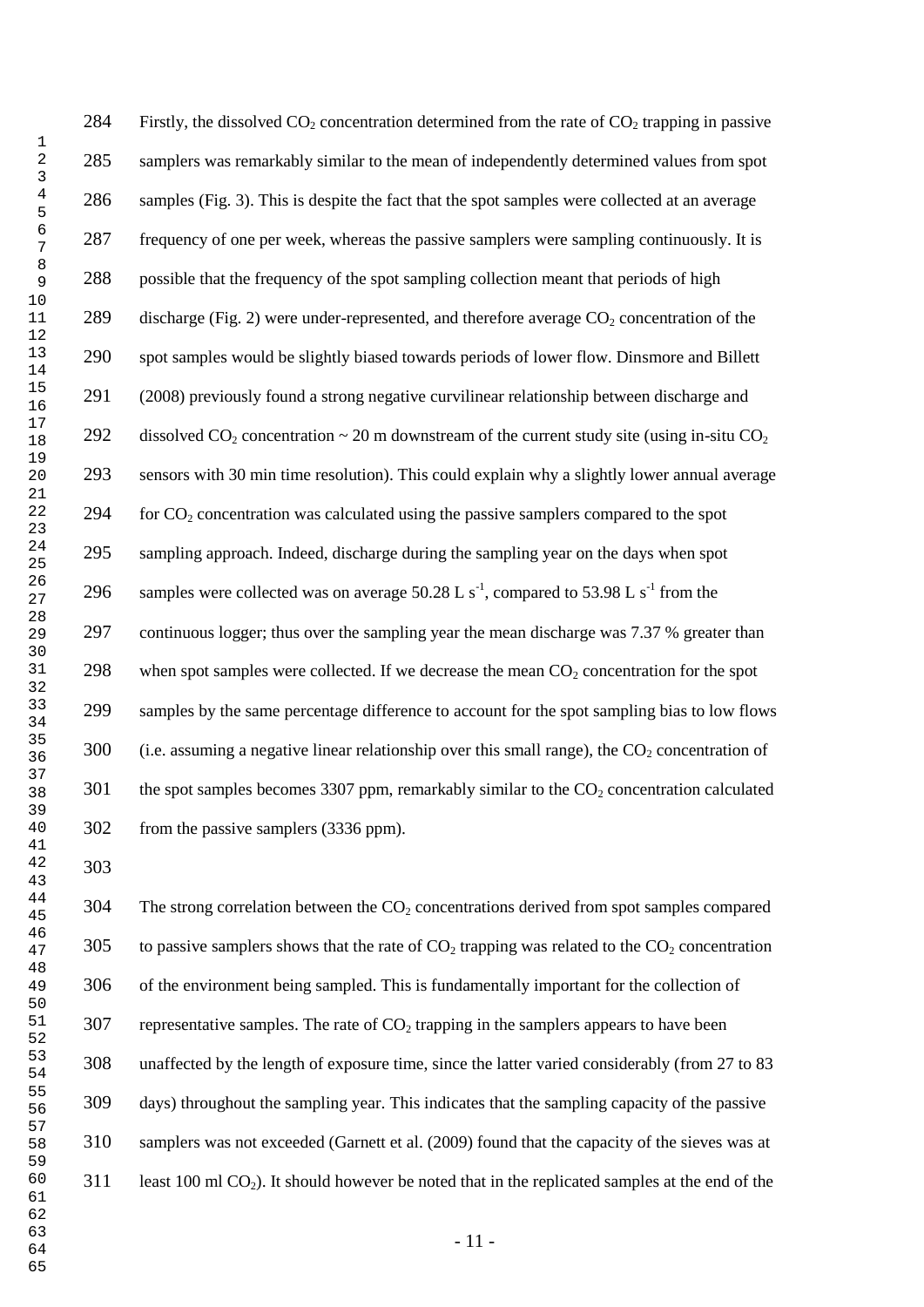| 312 | annual series, that the summed volume (19.7 ml) recovered from the two short-period samples                    |
|-----|----------------------------------------------------------------------------------------------------------------|
| 313 | (4 March to 21 April 2011, and 21 April to 2 June 2011) was slightly less than the volume                      |
| 314 | (22.4 ml) recovered from the single sampler that was exposed for the entire period (4 March                    |
| 315 | to 2 June 2011). Previous tests of the passive sampler have generally shown closer agreement                   |
| 316 | in the volumes of $CO_2$ recovered from replicate samplers (e.g. Garnett et al., 2009). Clearly,               |
| 317 | we can discount the possibility that the longer-term sampler was trapping $CO2$ less efficiently               |
| 318 | due to it becoming saturated with either $CO_2$ or $H_2O$ , since this sampler had the greater $CO_2$          |
| 319 | volume. While we aimed to place replicate samplers as close to each other as possible in the                   |
| 320 | stream, there may have been slight differences in the concentration of $CO2$ at the locations                  |
| 321 | where these samplers were deployed (using Equation 1 we calculate that a difference of $\sim$ 460              |
| 322 | ppm (i.e. $<$ 14 %) in streamwater $CO2$ concentration would explain the different volumes                     |
| 323 | recovered). Alternatively, part of the discrepancy could be due to small differences in the                    |
| 324 | dimensions of passive samplers, for example, a difference in the distance between the gas                      |
| 325 | inlet and molecular sieve of just 1 cm would have resulted in a difference in the volume of                    |
| 326 | $CO2$ trapped in the 83 day sample of $\sim$ 1 ml. Clearly, if the passive samplers are to be used to          |
| 327 | more accurately quantify $CO2$ concentrations in streamwater further investigation of this                     |
| 328 | discrepancy is required. However, it should be reiterated that the main purpose of this study                  |
| 329 | was to measure $\delta^{13}C$ and $^{14}C$ and not $CO_2$ concentration, and that these were unaffected by the |
| 330 | above mentioned issues. It is also important to note that when carbon isotope values for these                 |
| 331 | replicate samples were combined, both the $^{13}$ C and $^{14}$ C values from the short period samplers        |
| 332 | were within measurement uncertainty (2 $\sigma$ ) of the results for the long period sample,                   |
| 333 | supporting the earlier studies that demonstrated the reliability of the samplers for isotopic                  |
| 334 | determinations.                                                                                                |

**4.2 Carbon isotope**  $\binom{^{14}C}{^1}$  and  $\delta^{^{13}C}$  composition of dissolved CO<sub>2</sub>.

337 We found very little variation in the  $\delta^{13}$ C of streamwater dissolved CO<sub>2</sub> collected in the passive samplers over the course of the sampling year, and no clear temporal pattern or significant correlations with variables such as flow or temperature. After correction of the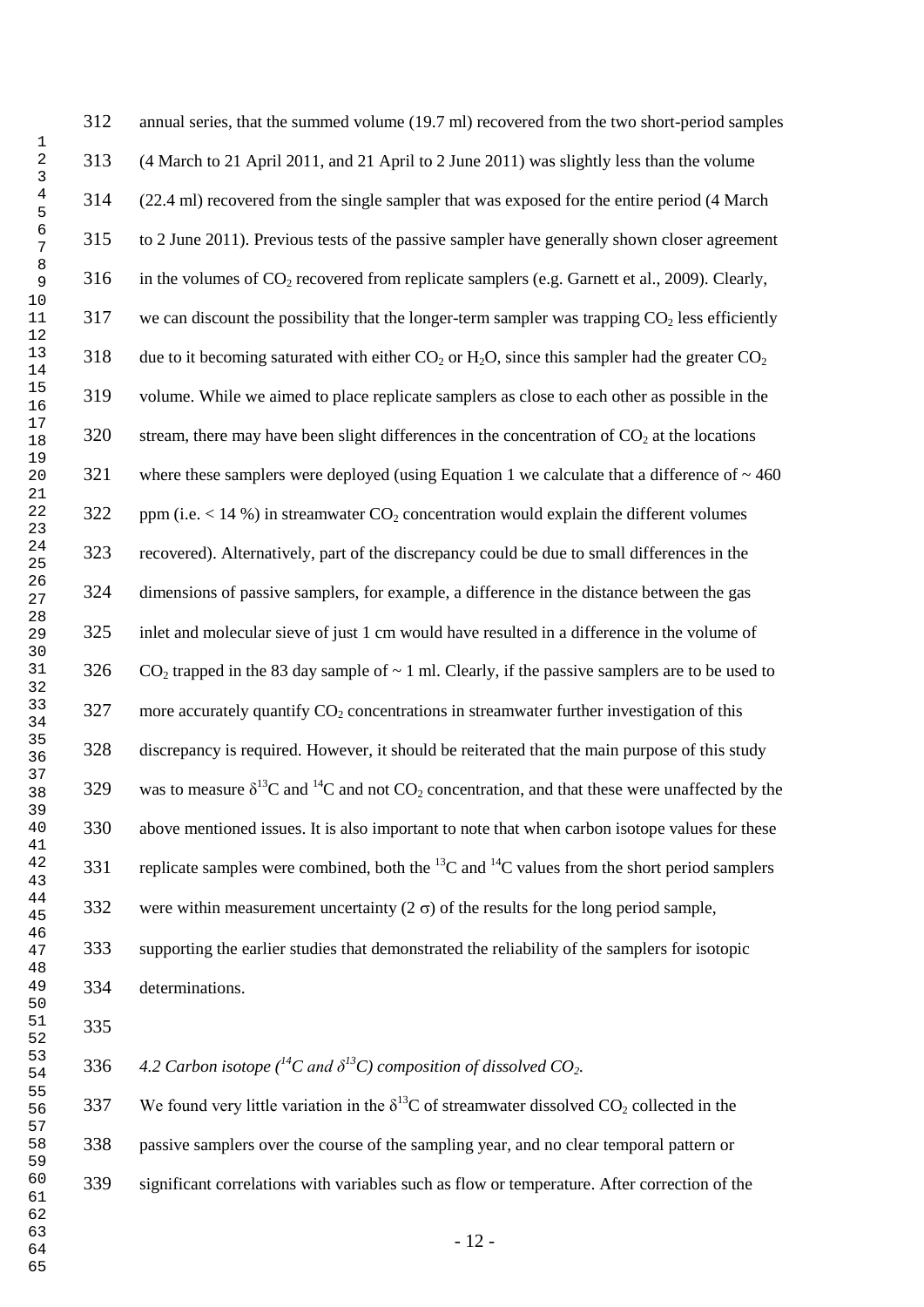340 results for fractionation during passive trapping (see Methods),  $\delta^{13}$ C ranged from -20.2 to -341 19.0 ‰. This range of values is similar to earlier measurements of evaded  $CO<sub>2</sub>$  from the Black Burn collected using a floating chamber; Billett et al. (2006) reported values of ~ -21.6 to - 21.0 ‰ and Billett et al. (2007) values of -26.5 to -18.3 ‰. The lack of a clear pattern in the 344 annual series or correlations with other variables means that alone, the series of  $\delta^{13}C$  values is of limited use in unravelling the carbon dynamics at this site, other than to say that the values 346 themselves could result from a mixture of sources, including dissolved  $CO<sub>2</sub>$  from shallow or deep peat, and with potentially a small contribution from a weathering source. The lack of variation in the values over the 12 month period may suggest that hydrological flow paths 349 within the catchment are delivering  $CO<sub>2</sub>$  to the stream from a source area/areas with a 350 consistent  $\delta^{13}$ C value. Alternatively, the results may partly reflect the time-integrated sampling method, which in some situations could be a disadvantage of the technique. 352 Although our results clearly indicate that no seasonal pattern in  $\delta^{13}C$  existed, we cannot rule out the possibility that significant variability such as that observed by Billett et al. (2007) exists across shorter time scales i.e. at a diurnal level or in response to short term storm events. But as long as prior consideration is given to the scale of variability being targeted, and the length of time over which integration occurs is adjusted to suit, the smoothing which occurs due to time integration is not necessarily a disadvantage.

359 In contrast, the <sup>14</sup>C values of dissolved CO<sub>2</sub> collected from this peatland stream using the passive samplers showed a clear pattern over the course of the year and were strongly 361 correlated with stream discharge (Fig. 4). The <sup>14</sup>C age of the dissolved CO<sub>2</sub> ranged from 1210 to 707 years BP, and again was similar to the age of evaded  $CO<sub>2</sub>$  collected from the Black 363 Burn in previous studies. For example, Billett et al. (2006) reported  $^{14}C$  ages of 1454 to 852 years BP for samples collected at two locations along the Black Burn on the same day, and Billett et al. (2007) gave an age range from 1127 years BP to modern (104.58 %modern) for samples collected at two sites along the Black Burn on four seasonal sampling occasions; of 367 these two sites, the one nearest our sampling point had a range of  ${}^{14}C$  ages of 312 to 1127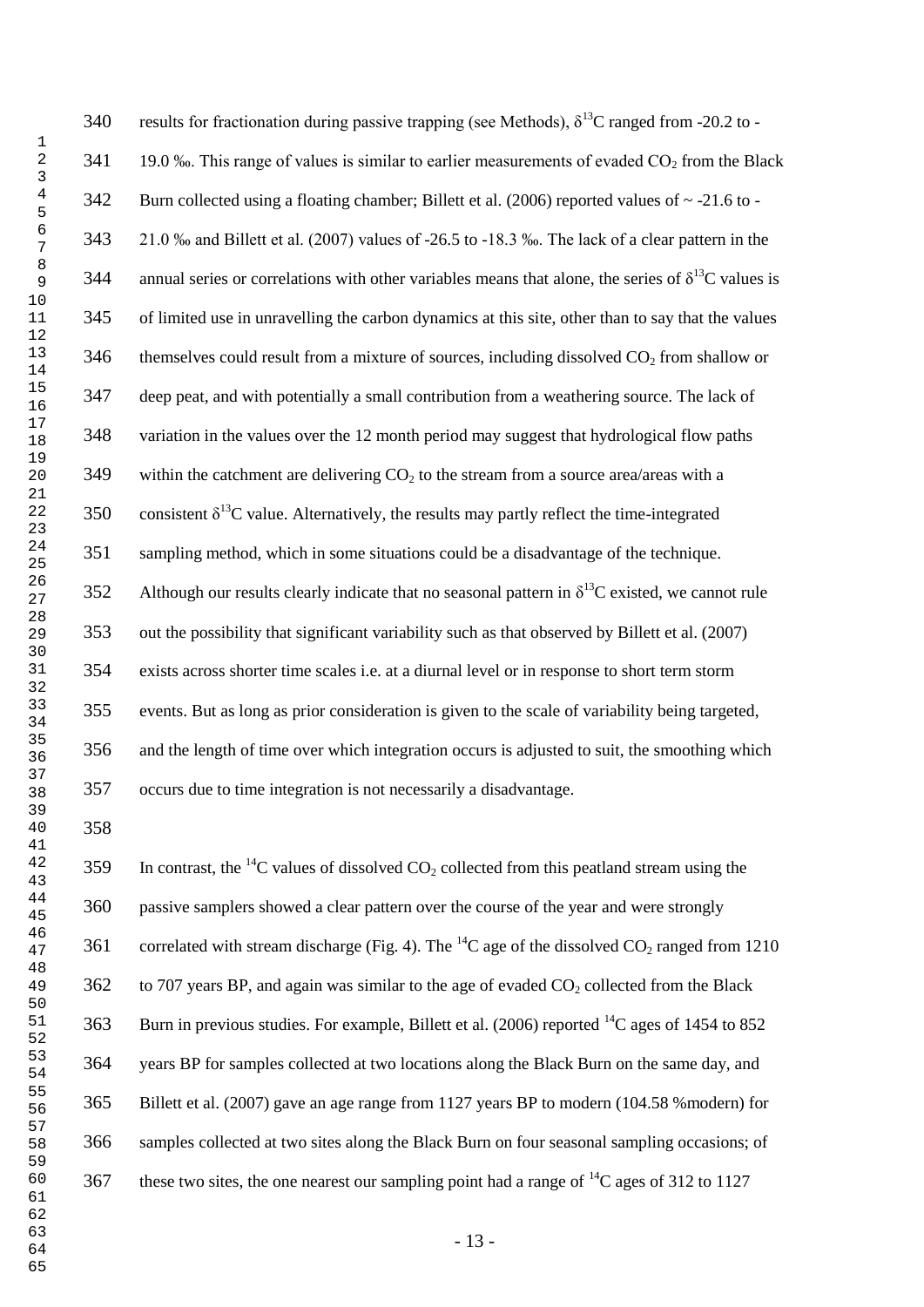368 years BP. These results broadly imply that the age of  $CO<sub>2</sub>$  evaded at this site differs little from the streamwater dissolved  $CO_2$ ; this concurs with the results of Billett and Garnett (2010) who  $f(370)$  for the same site found similar <sup>14</sup>C values for evaded CO<sub>2</sub> and dissolved CO<sub>2</sub> (derived from <sup>14</sup>C analysis of total streamwater DIC) when samples were collected concurrently (e.g. for site A10 on two separate occasions, evasion/DIC were respectively, 759/714 years BP, and 940/890 years BP).

375 The series of <sup>14</sup>C measurements of dissolved  $CO_2$  shows a general pattern of increasing <sup>14</sup>C 376 concentrations from May, to greatest  ${}^{14}$ C-enrichment in the September samples, followed by a 377 progressive decline and return to the lowest <sup>14</sup>C levels the following May (Fig. 4). The <sup>14</sup>C values imply that the dissolved  $CO<sub>2</sub>$  in streamwater contains a greater proportion of younger carbon in autumn and early winter, compared to the rest of the year. An obvious source for 380 vounger carbon in peatlands is vegetation; CO<sub>2</sub> with a contemporary <sup>14</sup>C signal (~104.5 %modern at the time of this study; Levin et al., 2008) is fixed through photosynthesis and released into the soil via plant respiration, root exudates or litter decomposition. However, it seems unlikely that plant activity or  $CO<sub>2</sub>$  mineralised from recently deposited plant litter or 384 surface peat can explain the pattern of  ${}^{14}CO_2$  in the streamwater in the annual series, since we would expect greatest plant activity and/or greatest decay of fresh litter/surface peat during 386 the summer season when temperatures were highest; in fact the  ${}^{14}C$  results suggest greatest contributions from younger carbon much later (September-December). There could be a time delay between  $CO<sub>2</sub>$  production and transfer to the stream as has been reported for DOC in 389 peatland sites (Clark et al., 2005; Dawson et al. 2011). Regression analysis of  $CO<sub>2</sub>$  concentrations in soils and associated surface waters have found that introducing lag times of  $391 \times 1$  day to 14 days improved the modelling of CO<sub>2</sub> cycling in aquatic systems (Hope et al.) ; Dinsmore et al. 2009b). However, to explain the pattern of our <sup>14</sup>CO<sub>2</sub> results the time delay would need to be much greater than this (and greater than the 4-6 weeks reported for 394 DOC). It further seems unlikely that a simple time delay can explain the pattern of  ${}^{14}CO_2$ because there was no significant correlation between mean air temperature and %modern of

- 14 -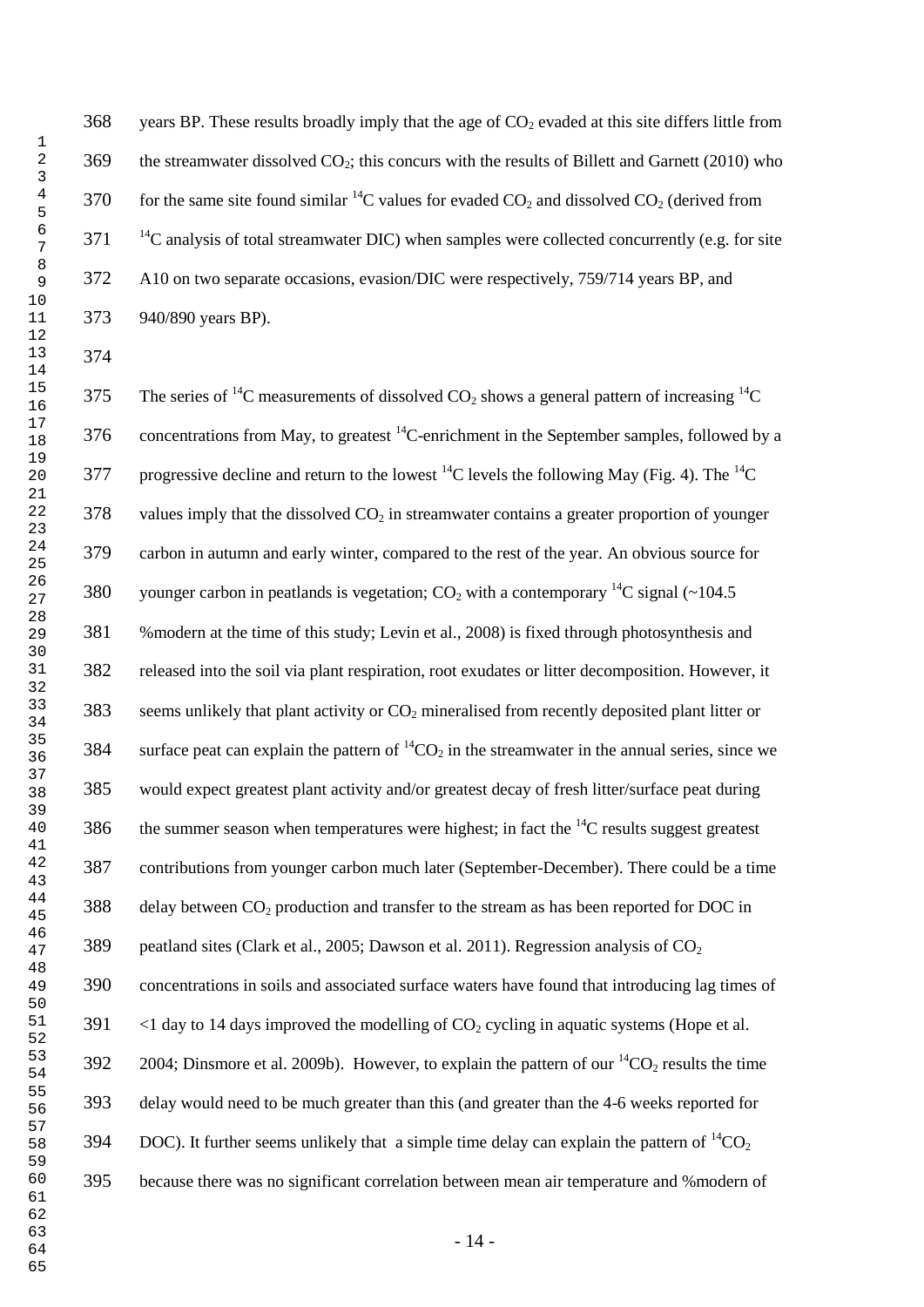396 dissolved  $CO<sub>2</sub>$  (which would be expected to correlate even with a time delay).

398 Instead, a strong correlation was observed between the  ${}^{14}C$  content of the dissolved CO<sub>2</sub> and stream discharge, such that there was a greater proportion of younger carbon in the dissolved CO<sub>2</sub> during sampling periods when discharge was greatest (Fig. 4). Previous studies have shown using supporting geochemical measurements (e.g. Ca concentrations; Tipping et al., 2010) that streams draining peats can contain a significant groundwater signature. Given that 403 groundwater that has passed through carbonate geology is likely to contain some ancient  $(^{14}C-$ 404 dead) dissolved CO<sub>2</sub>, an explanation for the correlation between the <sup>14</sup>C content of streamwater dissolved  $CO<sub>2</sub>$  and discharge in our results, could be a change in the proportion of groundwater-derived  $CO<sub>2</sub>$ . Thin limestone bands, within a dominantly sandstone-shale sequence are known to occur beneath the peat and fluvioglacial drift in the Auchencorth Moss 408 catchment (Dinsmore et al., 2010) and are a potential source of groundwater-derived  $CO<sub>2</sub>$  to the stream system. If for example, streamwater had a constant groundwater component, but changes in discharge resulted from the incorporation of different levels of surface runoff or water from the surface layers of peat, then we would expect to find a positive correlation 412 between discharge and the  $^{14}$ C content of the dissolved CO<sub>2</sub>. This is similar to what we have 413 observed. However, given the known extremes in the  $\delta^{13}$ C values between a geological CO<sub>2</sub> 414 source (~0 ‰) and an organic-derived (C3 plants) source (~ -30 to -25 ‰), we would expect 415 based on mass balance to also find a correlation between streamwater  $\delta^{13}$ C and discharge. The 416 fact that we do not see this relationship, and if anything,  $\delta^{13}$ C becomes more enriched at 417 higher flows (converse to what would be expected), suggests that the pattern in  ${}^{14}C$  of 418 dissolved  $CO_2$  is not a result of differences in the proportion of groundwater-derived  $CO_2$ . We do not preclude a groundwater contribution to the streamwater at our site, but suggest that 420 other processes are more likely to be responsible for the observed annual pattern in the  ${}^{14}C$ 421 content of dissolved  $CO<sub>2</sub>$ .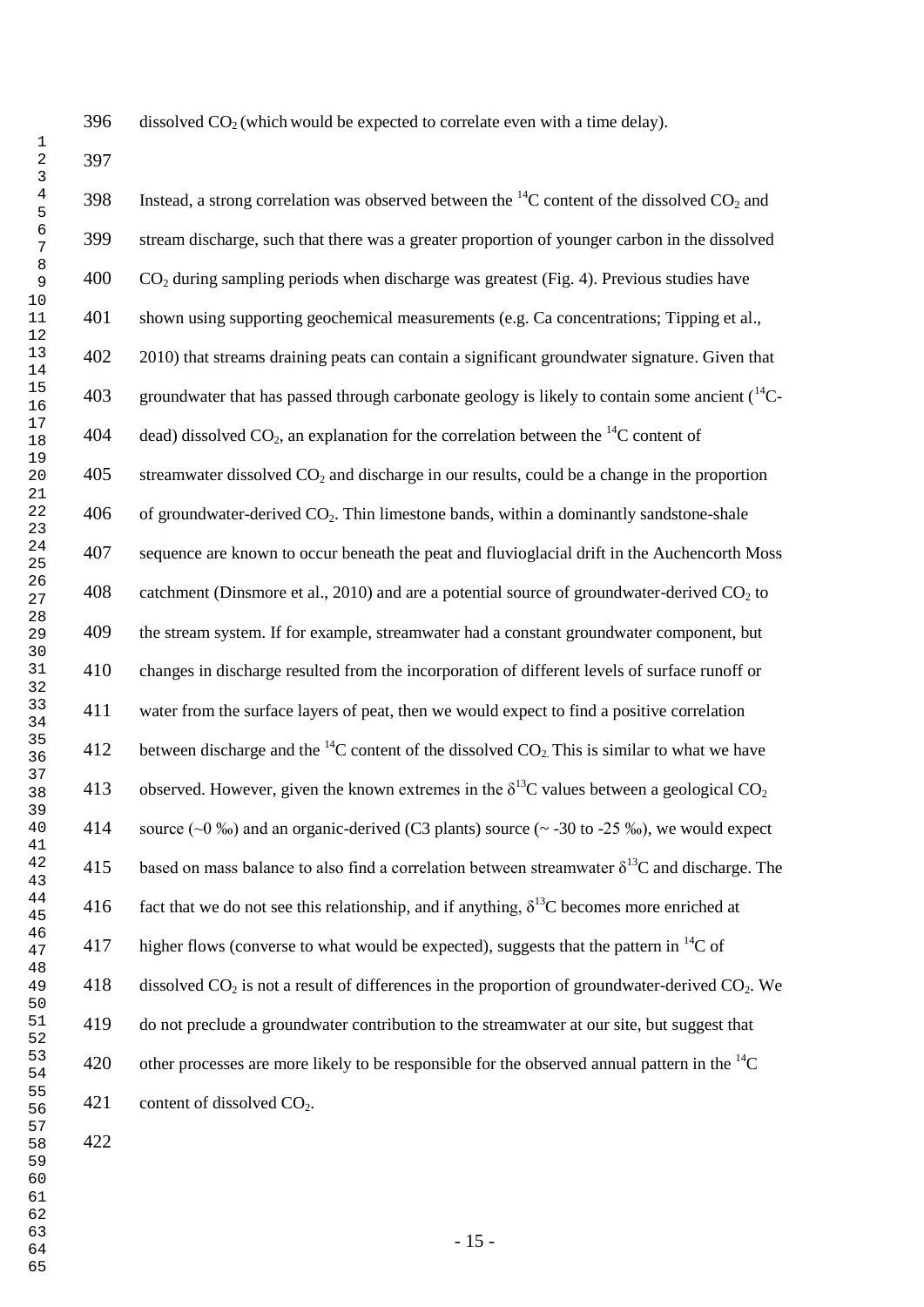423 It is well known that intact peatlands generally exhibit decreasing  $\rm ^{14}C$ -enrichment in the peat profile with depth which reflects the increasing age of deeper peat (e.g. Clymo and Bryant, 425 2008). Studies have shown that in these peat profiles, large volumes of  $CO<sub>2</sub>$  exist in horizons particularly below the water table, which usually refers to depths greater than 10-30 cm. Clymo and Bryant (2008) and others (Charman et al., 1999; Garnett and Hardie, 2009; Billett 428 et al. in press b) have shown that the dissolved  $CO<sub>2</sub>$  in peat profiles also increases in age with depth (although is typically younger than the surrounding peat). Studies of peatland hydrology have also shown that in periods of high precipitation and/or low evapo- transpiration, water tables are usually within a few centimetres of the peat surface, but that during relative droughts can fall considerably. At the meteorological station on Auchencorth Moss ~ 400 m from our passive sampling site, average water table depth during the sampling year was 5 cm, and fell to a maximum depth of 37 cm in July 2010. Clymo and Bryant (2008) note that the hydraulic conductivity of peats is generally higher at the surface and declines with depth. Thus, during periods when discharge in streams draining peats is highest, it is likely that the water table across the catchment will be close to the peat surface, and since hydraulic conductivity is greatest in the surface peat, it is reasonable to expect that a proportionally greater amount of the stream discharge is represented by water that has passed through the surface layers. In contrast, during periods of relative drought, stream discharge is lower and water tables are set relatively deeper in the peat profile. Assuming that peatland 442 water acquires  $CO_2$  with a <sup>14</sup>C signature that reflects the depths in which it has moved through, then we would expect that during periods of high stream flow that the streamwater would contain a proportionally greater amount of water from nearer the peat surface or from 445 overland flow. Since  $CO_2$  derived from the peat surface will be relatively <sup>14</sup>C-enriched (and 446 vounger), we would expect a positive relationship between discharge and the  $^{14}C$  content of 447 streamwater dissolved  $CO<sub>2</sub>$ , which we found.

Although the above interpretation explains the observed positive correlation between  ${}^{14}C$ 450 concentration in the dissolved  $CO_2$  and stream discharge, we found  $\delta^{13}CO_2$  was unrelated to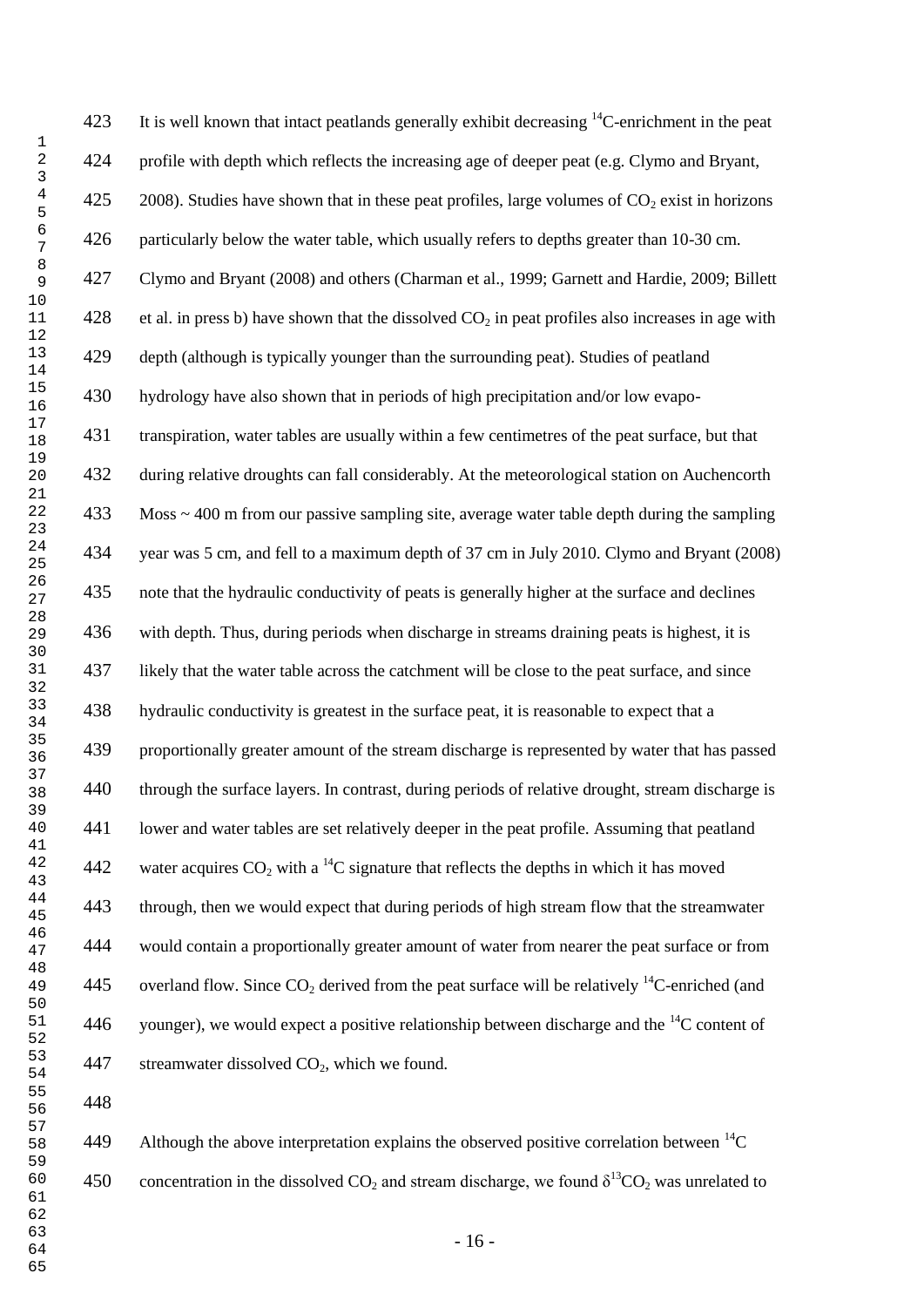annual changes in stream discharge. Clymo and Bryant (2008), Steinmann et al. (2008) and 452 Garnett and Hardie (2009) have all shown that  $\delta^{13}$ C of dissolved CO<sub>2</sub> in peat profiles varies 453 considerably, with a trend of increasing  ${}^{13}$ C-enrichment with depth as a consequence of anaerobic decomposition. However, since the zone of water table fluctuation at this site and others (e.g. Tipping et al., 2010) is typically restricted to only a few 10"s of centimetres in the 456 surface layers of the peat profile, the depth-related changes in  $\delta^{13}CO_2$  in the peat water are unlikely to be more than a few per mil. Therefore, we would not expect to observe a 458 correlation between  $\delta^{13}$ C of streamwater-dissolved CO<sub>2</sub> and discharge.

 Studies (e.g. Clymo and Bryant, 2008; Steinmann et al., 2008; Garnett and Hardie, 2009) have 461 also shown that the concentration of dissolved  $CO<sub>2</sub>$  in peats increases with depth. Therefore, if 462 deeper layers are responsible for contributing proportionally more  $CO<sub>2</sub>$  to stream flow during 463 periods of low discharge, we would also expect that the  $CO_2$  concentration in the streamwater would be higher in periods of low flow. We indeed found this to be the case, with a strong 465 negative correlation observed between discharge and  $CO<sub>2</sub>$  concentration in streamwater (Fig. 466  $\,$  5); Dinsmore and Billett (2008) have previously reported a similar negative CO<sub>2</sub>

concentration-discharge relationship for the study stream, Black Burn.

169 If linear regression is applied to the stream discharge and  ${}^{14}CO_2$  results we obtain the equation 470  $y = 0.0607x + 85.607$  ( $r^2 = 0.766$ ,  $p < 0.01$ ), where  $y = {}^{14}C$  % modern and  $x =$  discharge (Fig. 471 6). Therefore, the intercept shows that when discharge is zero, the  $^{14}C$  content of the dissolved 472 CO<sub>2</sub> is 85.6 % modern (equivalent to  $\sim$  1250 years BP). This may imply that there is a baseline 473 source of  $CO_2$  to the stream, representing the age of the  $CO_2$  that enters the stream when 474 contributions from younger surface layers are insignificant. At two other Scottish sites,  $CO<sub>2</sub>$  of approximately this age was found to occupy depths in the peat profile of 1 m (Garnett and Hardie, 2009) and 2 m (Clymo and Bryant, 2008), which may imply that much of the baseline flow of the Black Burn is derived from similar depths. However, water table depth at Auchencorth Moss only fell to a maximum depth of 37 cm below the surface during the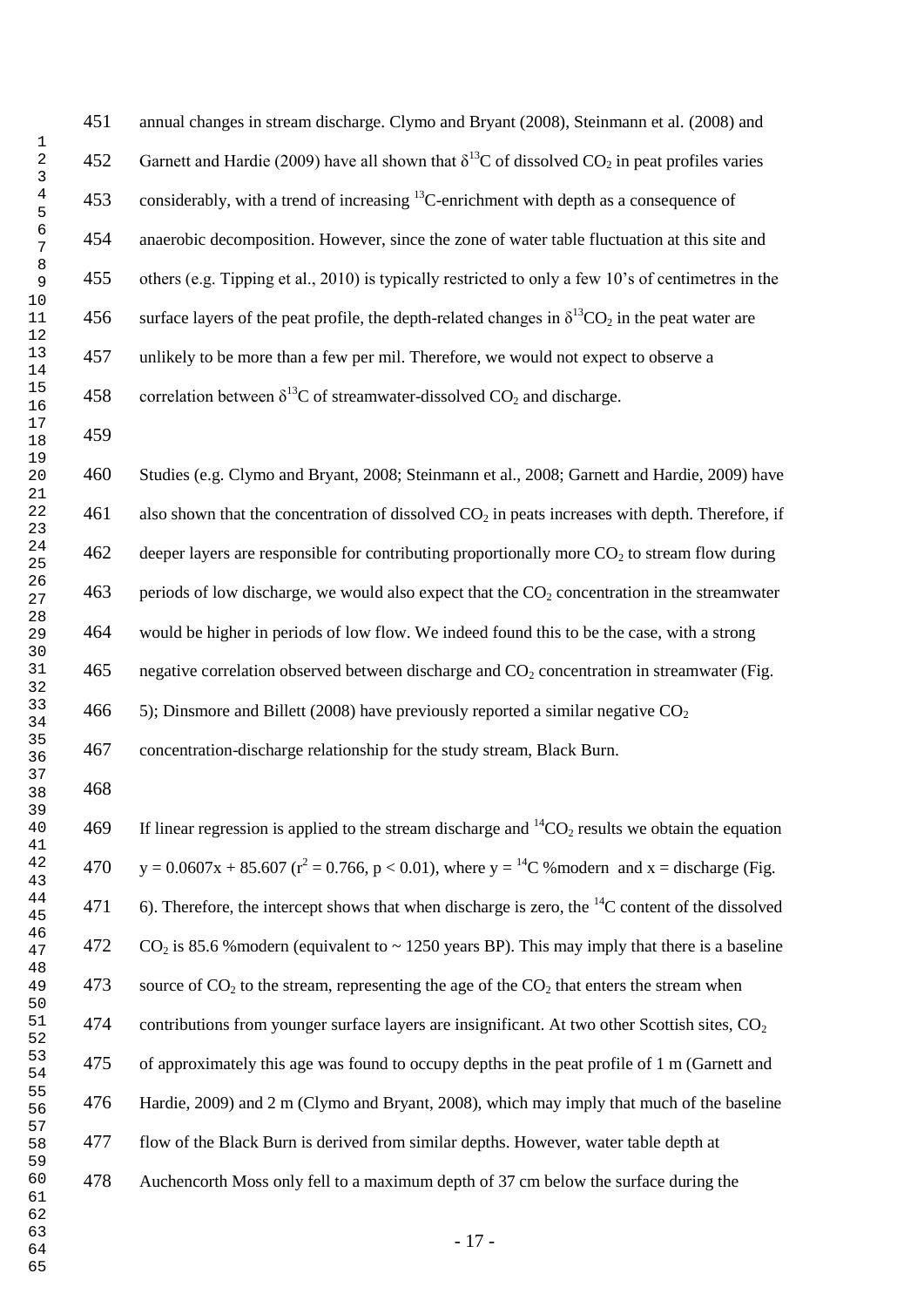479 sampling year, a depth where presumably  $CO<sub>2</sub>$  dissolved in the peat water would be much younger; this therefore suggests that even under baseflow conditions streamwater dissolved 481 CO<sub>2</sub> is likely to be derived from a range of depths (but with an average age of  $\sim$  1250 years 482 BP). The <sup>14</sup>C content of the dissolved  $CO<sub>2</sub>$  under baseflow conditions implied from the intercept also indicates that geological sources cannot represent a major component of the 484 streamwater dissolved  $CO<sub>2</sub>$  (otherwise we would have expected the <sup>14</sup>C content of dissolved 485 CO<sub>2</sub> to be closer to 0 % modern). This is in contrast to the suggestion by Billett et al. (2007) 486 that weathering of carbonate may provide a significant contribution to dissolved  $CO<sub>2</sub>$  to the Black Burn.

489 It was notable that the correlation between stream discharge and  $^{14}C$  content of dissolved CO<sub>2</sub> improved considerably after the removal of an outlier. While it would be wrong to draw substantial interpretations from a single data-point, it is perhaps worth commenting that for 492 the sample collected between September to October the  $^{14}$ C content of the dissolved CO<sub>2</sub> was considerably higher than expected based on the discharge values. Net ecosystem exchange measurements made using an eddy covariance system within the catchment show a strong 495 seasonal cycle in vegetation productivity [\(Billett](Billett) et al., 2004). The  $^{14}$ C outlier identified could therefore represent a flush of young carbon being released into the drainage water at the end of the growth period and perhaps merits further investigation.

## **5. Conclusions**

 The present study has demonstrated the value of a new passive sampling method for the collection of dissolved  $CO<sub>2</sub>$  from streamwater. Our results support earlier tests used to validate and apply the method in the field environment (Garnett et al., 2009; Garnett and Hardie, 2009; Garnett and Hartley, 2010). A clear benefit of the method is that the recovered 504 sample is composed of  $CO<sub>2</sub>$  collected continuously throughout the sampling period, and therefore is not vulnerable to under-sampling short-term events such as floods, when most 506 dissolved  $CO_2$  is transported at these sites (Dinsmore and Billett, 2008). While we chose to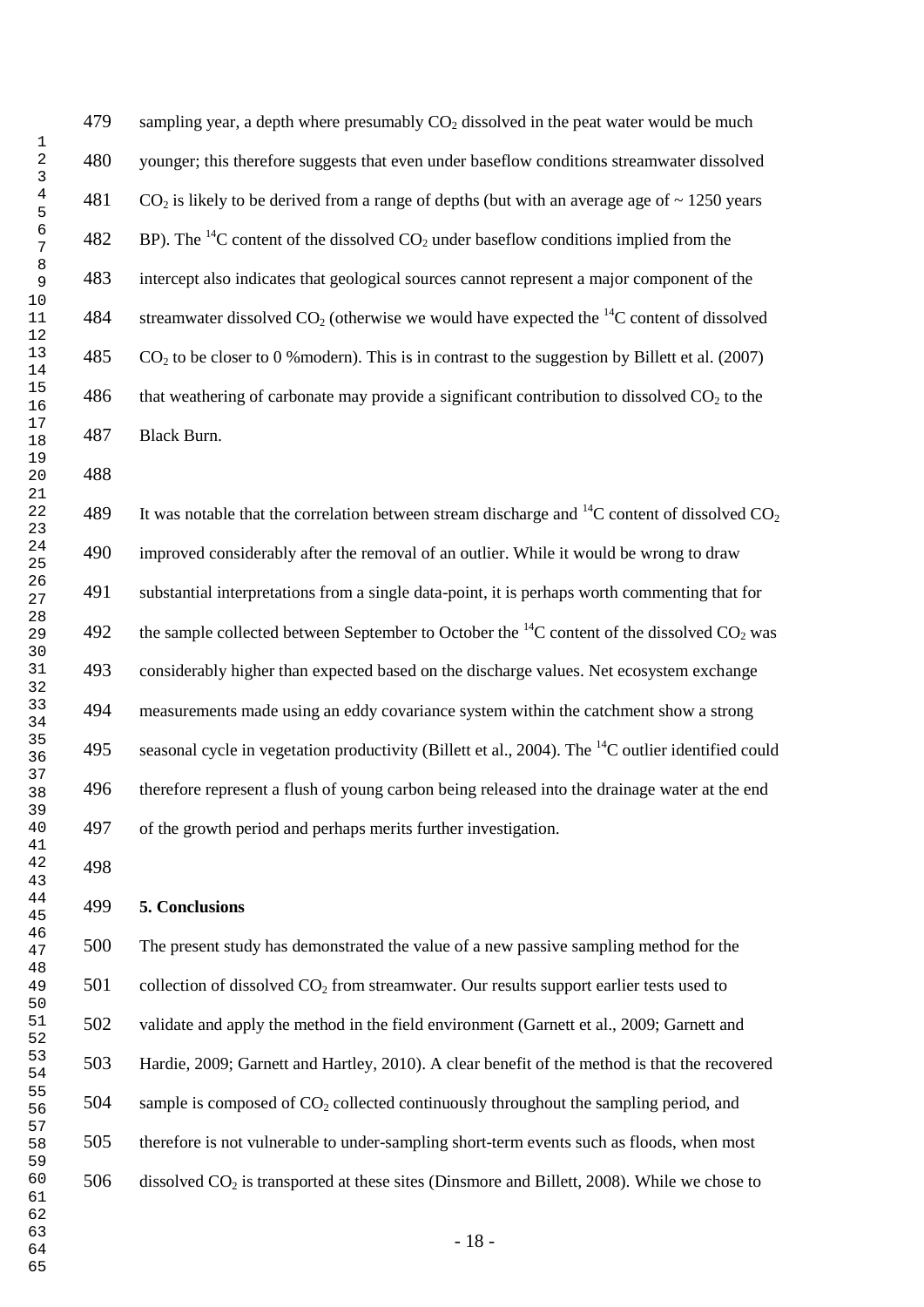507 deploy the method to investigate the time-series of dissolved  $CO<sub>2</sub>$  in our study, the simplicity of the technique and minimal infrastructure requirements (e.g. it requires no external power) means that it could also be conveniently used, for example, to investigate changes in the 510 isotopic composition of dissolved  $CO<sub>2</sub>$  as it is transported from headwater source to sea (e.g. Dawson et al., 2009).

513 The  $\delta^{13}$ C value of streamwater dissolved CO<sub>2</sub> collected using the passive samplers varied only 514 slightly over the study year, indicating relatively little change in the source of the  $CO_2$ . <sup>14</sup>C analysis of the CO<sub>2</sub> confirmed the results of earlier studies at the site and demonstrated the 516 release of old CO<sub>2</sub> from this peatland stream. Unlike the  $\delta^{13}$ C results, the <sup>14</sup>C values for 517 dissolved  $CO_2$  showed a clear seasonal pattern, with the oldest  $CO_2$  being transported by the stream in spring/early summer. Based on the above observations, and a positive correlation 519 between the <sup>14</sup>C age of dissolved  $CO_2$  and discharge, we conclude that although total  $CO_2$  in this peatland stream is likely derived from a range of peat depths, shallower/younger peat 521 layers contribute greater amounts of  $CO<sub>2</sub>$  during periods of high discharge, as a result of a greater proportion of streamwater having passed through shallower peat. The method clearly 523 has the potential to make a significant contribution to our understanding of  $CO_2$  sources and transport processes in a range of different soil-stream systems.

## **Acknowledgments**

 We thank staff at the NERC Radiocarbon Facility and SUERC AMS Facility. We are also grateful to the UK Natural Environment Research Council for funding the radiocarbon analyses presented here, and to two anonymous reviewers.

**References**

Aufdenkampe AK, Mayorga E, Raymond PA, Melack JM, Doney SC, Alin SR, et al.

Riverine coupling of biogeochemical cycles between land, oceans, and atmosphere. Front

Ecol Environ 2011; 9: 53-60.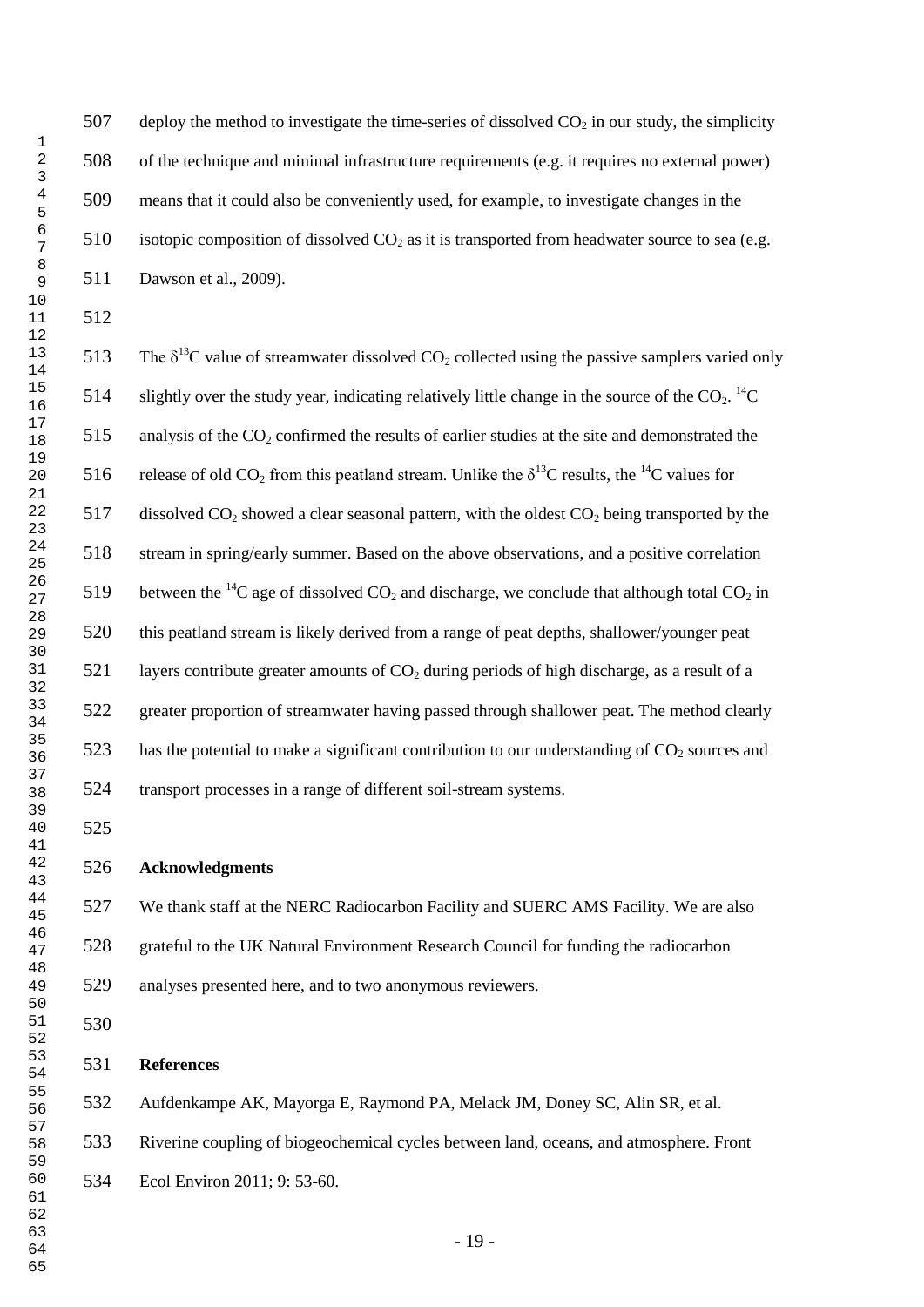Benner R, Benitez-Nelson B, Kaiser K, Amon RMW. Export of young terrigenous dissolved organic carbon from rivers to the Arctic Ocean. Geophys Res Lett 2004; 31: L05305 doi:10.1029/2003GL019251. Bertoni G, Ciuchini C, Tappa R. Measurement of long-term average carbon dioxide concentrations using passive diffussion sampling. Atmos Environ 2004; 38: 1625-1630. Billett MF, Charman DJ, Clark JM, Evans CD, Evans MG, Ostle NJ, et al. Carbon balance of UK peatlands: current state of knowledge and future research challenges. Climate Res 2010; 45: 13-29. Billett MF, Dinsmore KJ, Garnett MH, Smart RP, Holden J, Baird AJ, et al. Variable source and age of different forms of carbon released from natural peatland pipes. J Geophys Res- Biogeo In press a. doi:10.1029/2011JG001807 Billett MF, Garnett MH. Isotopic composition of carbon dioxide lost by evasion from surface water to the atmosphere: Methodological comparison of a direct and indirect approach. Limnol Oceanogr-Meth 2010; 8: 45-53. Billett MF, Garnett MH, Dinsmore KJ, Dyson KE, Harvey F, Thomson AM, et al. Age and source of different forms of carbon released from boreal peatland streams during spring snowmelt in E. Finland. Biogeochemistry In press b: doi:10.1007/s10533-011-9645-4. 552 Billett MF, Garnett MH, Hardie SML. A direct method to measure  ${}^{14}CO_2$  lost by evasion from surface waters. Radiocarbon 2006; 48: 61-68. Billett MF, Garnett MH, Harvey F. UK peatland streams release old carbon dioxide to the atmosphere and young dissolved organic carbon to rivers. Geophys Res Lett 2007; 34: L23401, doi:10.1029/2007GL031797. 557 Billett MF, Moore T. Supersaturation and evasion of  $CO<sub>2</sub>$  and  $CH<sub>4</sub>$  in surface waters at Mer Bleue peatland, Canada. Hydrol Processes 2008; 22: 2044-2054.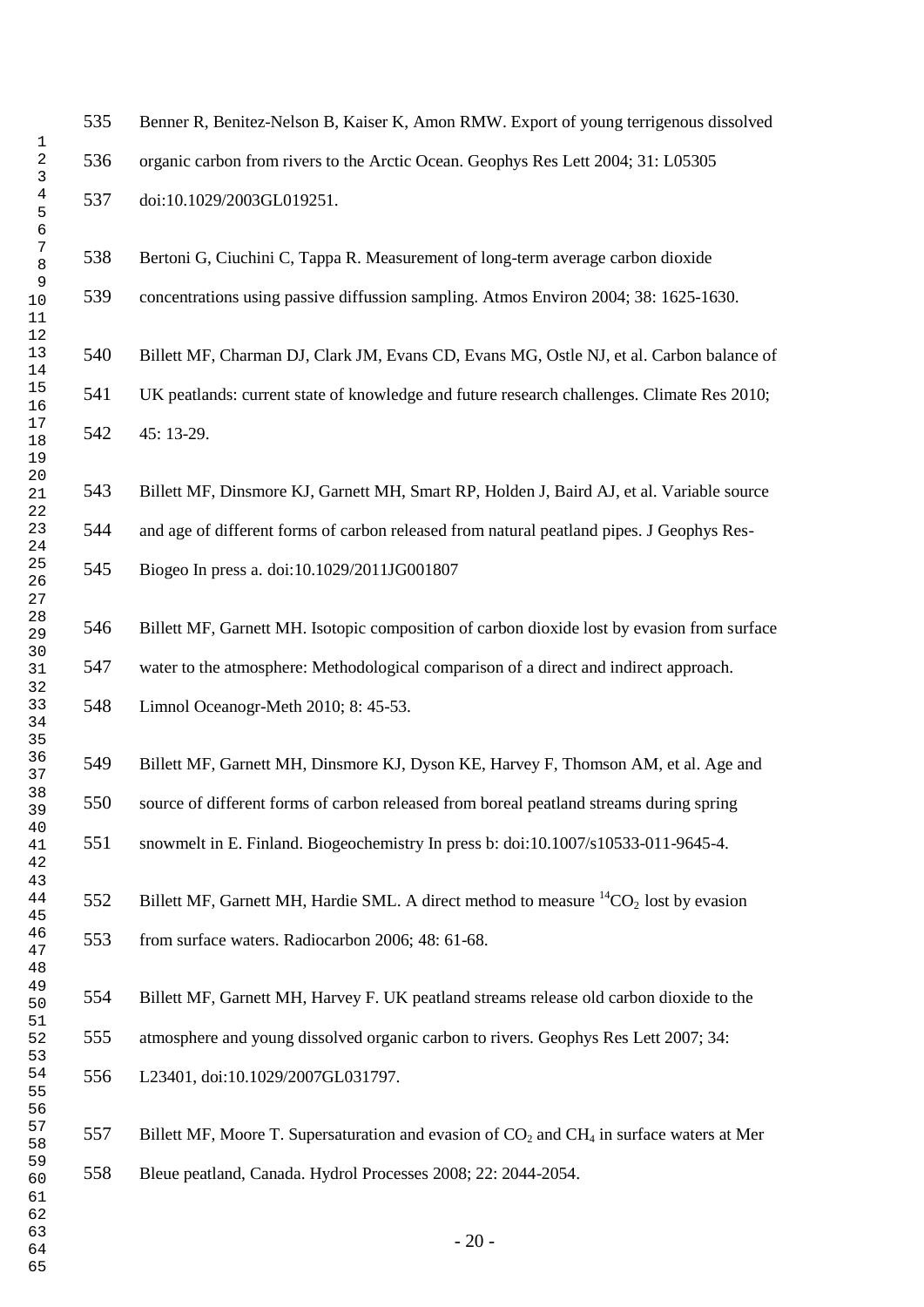Billett MF, Palmer S, Hope D, Deacon C, Storeton-West R, Hargreaves K, et al. Linking land-atmosphere-stream carbon fluxes in a lowland peatland system. Global Biogeochem Cy 2004; 18: GB1024.

562 Charman DJ, Aravena R, Bryant CL, Harkness DD. Carbon isotopes in peat, DOC, CO<sub>2</sub>, and CH<sup>4</sup> in a Holocene peatland on Dartmoor, southwest England. Geology 1999; 27: 539-542.

 Clark JM, Chapman P, Adamson JK, Lane SN. Influence of drought-induced acidification on the mobility of dissolved organic carbon in peat soils. Glob Change Biol 2005; 11: 791-809.

 Clymo RS, Bryant CL. Diffusion and mass flow of dissolved carbon dioxide, methane, and dissolved organic carbon in a 7-m deep raised peat bog. Geochim Cosmochim Ac 2008; 72: 2048-2066.

 Dawson JJC, Bakewell C, Billett MF. Is in-stream processing an important control on spatial changes in carbon fluxes in headwater catchments? Sci Tot Environ 2001; 265: 153-167.

 Dawson JJC, Hope D, Cresser MS, Billett MF. Downstream changes in free carbon dioxide in an upland catchment from northeast Scotland. J Environ Qual 1995; 24: 699-706.

573 Dawson JJC, Soulsby C, Hrachowitz M, Speed M, Tetzlaff, D. Seasonality of  $epCO<sub>2</sub>$  at

different scales along an integrated river continuum within the Dee Basin, NE Scotland.

Hydrol Processes 2009; 23: 2929-2942.

10.1029/2007WR007284.

 Dawson JJC, Tetzlaff D, Speed M, Hrachowitz M, Soulsby C. Seasonal controls on DOC dynamics in nested upland catchments in NE Scotland. Hydrol Processes 2011; 25: 1647- 1658.

579 Dinsmore KJ, Billett MF. Continuous measurement and modelling of  $CO<sub>2</sub>$  losses from a peatland stream during stormflow events. Water Resour Res 2008; 44: W12417, doi: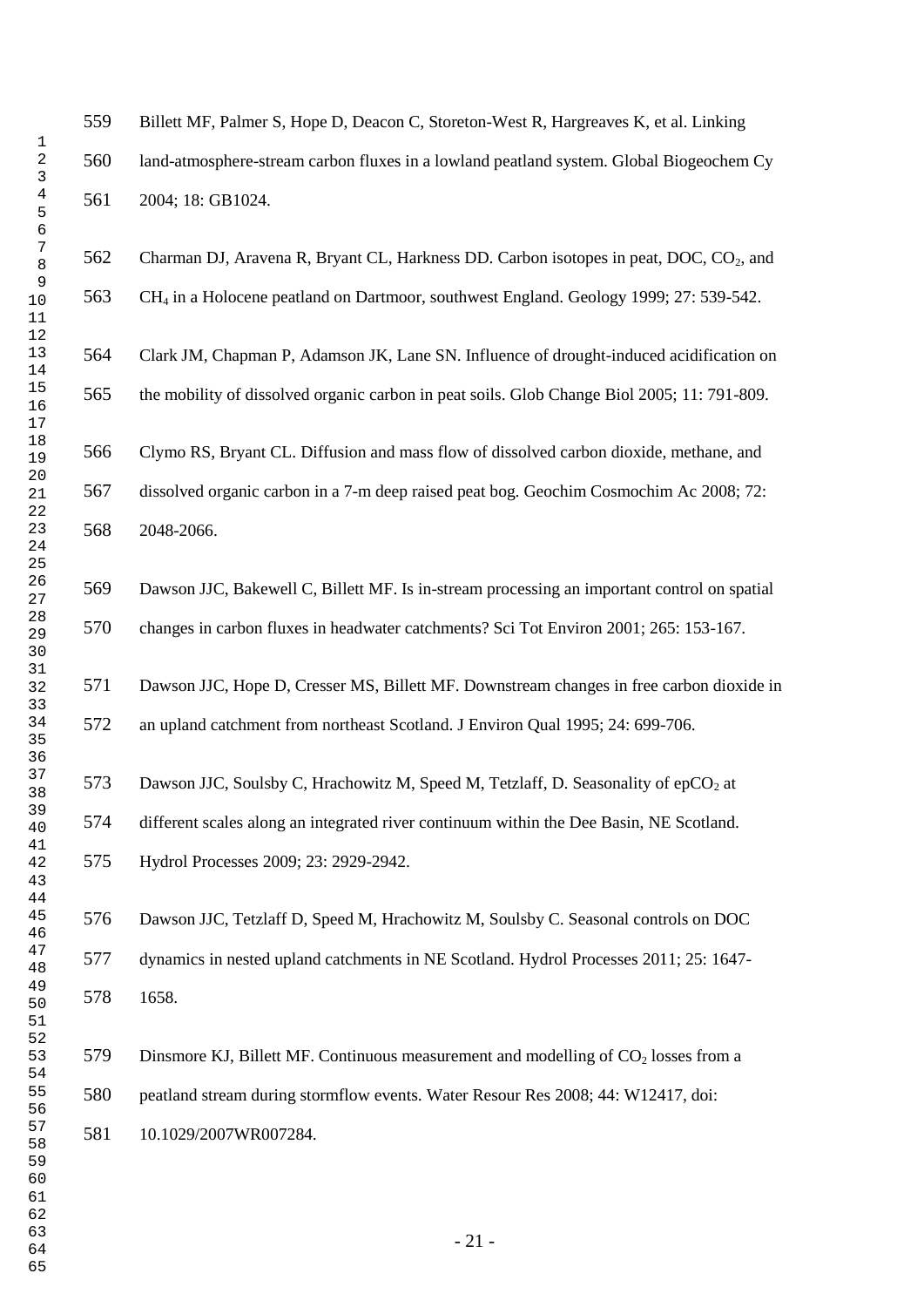Dinsmore KJ, Skiba UM, Billett MF, Rees RM. Spatial and temporal variability in CH<sup>4</sup> and N2O fluxes from a Scottish ombrotrophic peatland; implications for modelling and upscaling. Soil Biol Biochem 2009a; 41: 1315-1323.

 Dinsmore KJ, Billett MF and Moore TR. Transfer of carbon dioxide and methane through the soil-water atmosphere system at Mer Bleue peatland, Canada. Hydrol Processes 2009b; 23: 330-341.

 Dinsmore KJ, Billett MF, Skiba UM, Rees RM, Helfter C. Role of the aquatic pathway in the carbon and greenhouse gas budgets of a peatland catchment. Glob Change Biol 2010; 16: 2750-2762.

 Dinsmore KJ, Smart RP, Billett MF, Holden J, Baird AJ, Chapman PJ. Greenhouse gas losses from peatland pipes: a major pathway for loss to the atmosphere? J Geophys Res-Biogeo 2011; 116: G03041, doi:10.1029/2011JG001646.

 Eatherall A, Naden PS, Cooper DM. Simulating carbon flux to the estuary: The first step. Sci Tot Environ 1998; 210/211: 519-533.

 Evans CD, Freeman C, Cork LG, Thomas DN, Reynolds B, Billett MF, et al. Evidence 597 against recent climate-induced destabilisation of soil carbon from  ${}^{14}C$  analysis of riverine dissolved organic matter. Geophys Res Lett 2007; 34: L07407.

599 Garnett MH, Hardie SML. Isotope  $(14)$ C and  $(13)$ C) analysis of deep peat CO<sub>2</sub> using a passive sampling technique. Soil Biol Biochem 2009; 41: 2477-2483.

 Garnett MH, Hartley IP. A passive sampling method for radiocarbon analysis of atmospheric CO<sup>2</sup> using molecular sieve. Atmos Environ 2010; 44: 877-883.

 Garnett MH, Hartley IP, Hopkins DW, Sommerkorn M, Wookey PA. A passive sampling method for radiocarbon analysis of soil respiration using molecular sieve. Soil Biol Biochem 2009; 41: 1450-1456.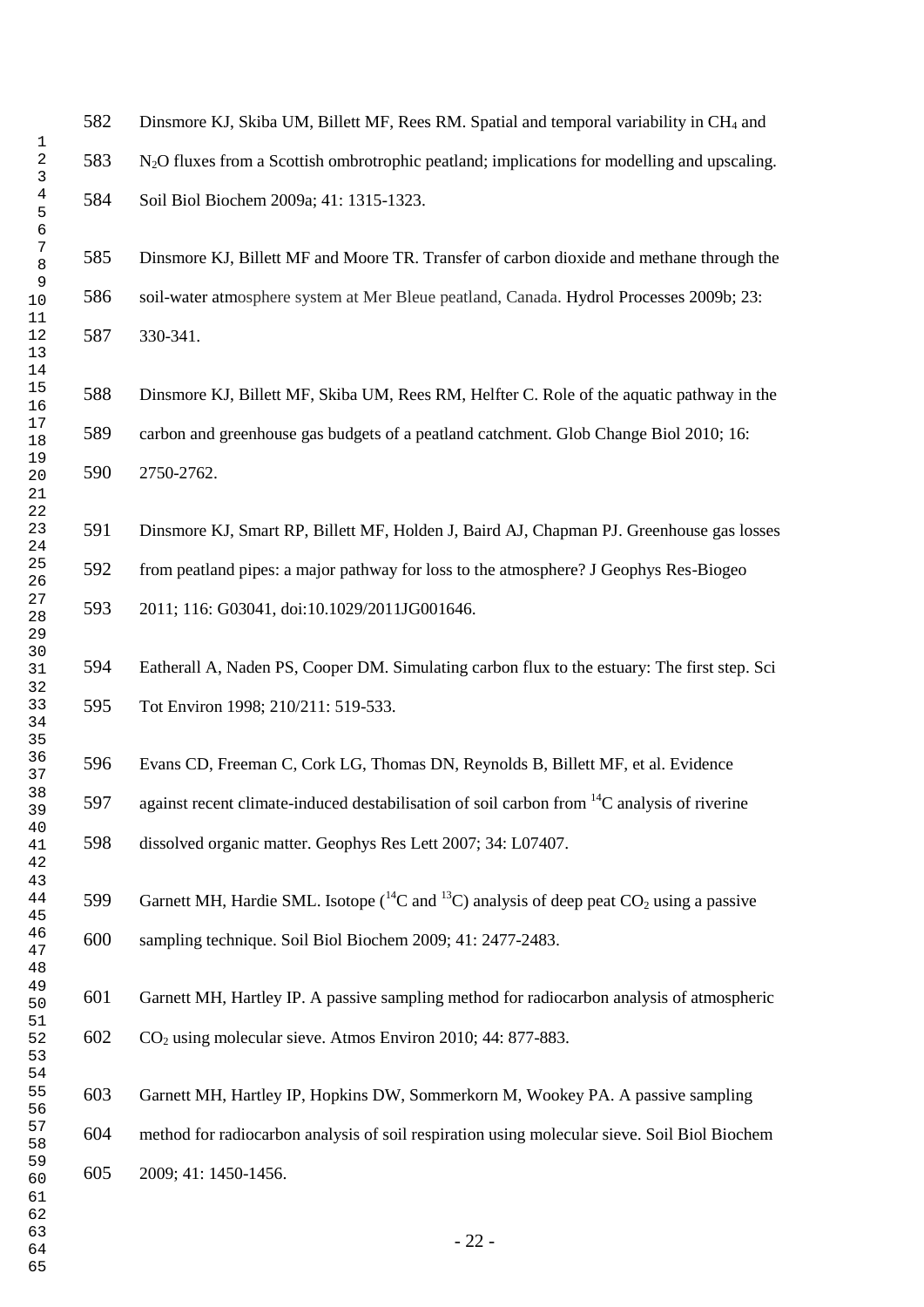| 606 | Gut A, Blatter A, Fahrni M, Lehmann BE, Neftel A, Staffelbach T. A new tube technique                   |
|-----|---------------------------------------------------------------------------------------------------------|
| 607 | (METT) for continuous gas measurements in soils. Plant Soil 1998; 198: 79-88.                           |
| 608 | Hardie SML, Garnett MH, Fallick AE, Rowland AP, Ostle NJ. Carbon dioxide capture using                  |
| 609 | a zeolite molecular sieve sampling system for isotopic studies $(^{13}C$ and $^{14}C$ ) of respiration. |
| 610 | Radiocarbon 2005; 47: 441-451.                                                                          |
| 611 | Hope D, Dawson JJC, Cresser MS, Billett MF. A method for measuring free-CO <sub>2</sub> in upland       |
| 612 | streamwater using headspace analysis. J Hydrol 1995; 166: 1-14.                                         |
| 613 | Hope D, Palmer S, Billett MF and Dawson JJC. Variations in dissolved $CO2$ and CH <sub>4</sub> in a     |
| 614 | first order stream and catchment: an investigation of soil-stream linkages. Hydrol Processes            |
| 615 | 2004; 18: 3255-3275.                                                                                    |
| 616 | Johnson MS, Billett MF, Dinsmore KJ, Wallin M, Dyson K. Direct in situ measurement of                   |
| 617 | dissolved carbon dioxide in freshwater aquatic systems - method and applications.                       |
| 618 | Ecohydrology 2010; 3: 68-78.                                                                            |
| 619 | Kling GWG, Kipphut W, Miller MC. Arctic streams and lakes as conduits to the atmosphere:                |
| 620 | Implications for tundra carbon budgets. Science 1991; 251: 298-301.                                     |
| 621 | Koehler AK, Sottocornola M, Kiely G. How strong is the current carbon sequestration of an               |
| 622 |                                                                                                         |
|     | Atlantic blanket bog? Glob Change Biol 2011; 17: 309-319.                                               |
| 623 | Levin I, Hammer S, Kromer B, Meinhardt F. Radiocarbon observations in atmospheric CO <sub>2</sub> :     |
| 624 | Determining fossil fuel CO <sub>2</sub> over Europe using Jungfraujoch observations as background. Sci  |
| 625 | Tot Environ 2008; 391: 211-216.                                                                         |
| 626 | Levin I, Hesshaimer V. Radiocarbon - A unique tracer of global carbon cycle dynamics.                   |
| 627 | Radiocarbon 2000; 42: 69-80.                                                                            |
|     |                                                                                                         |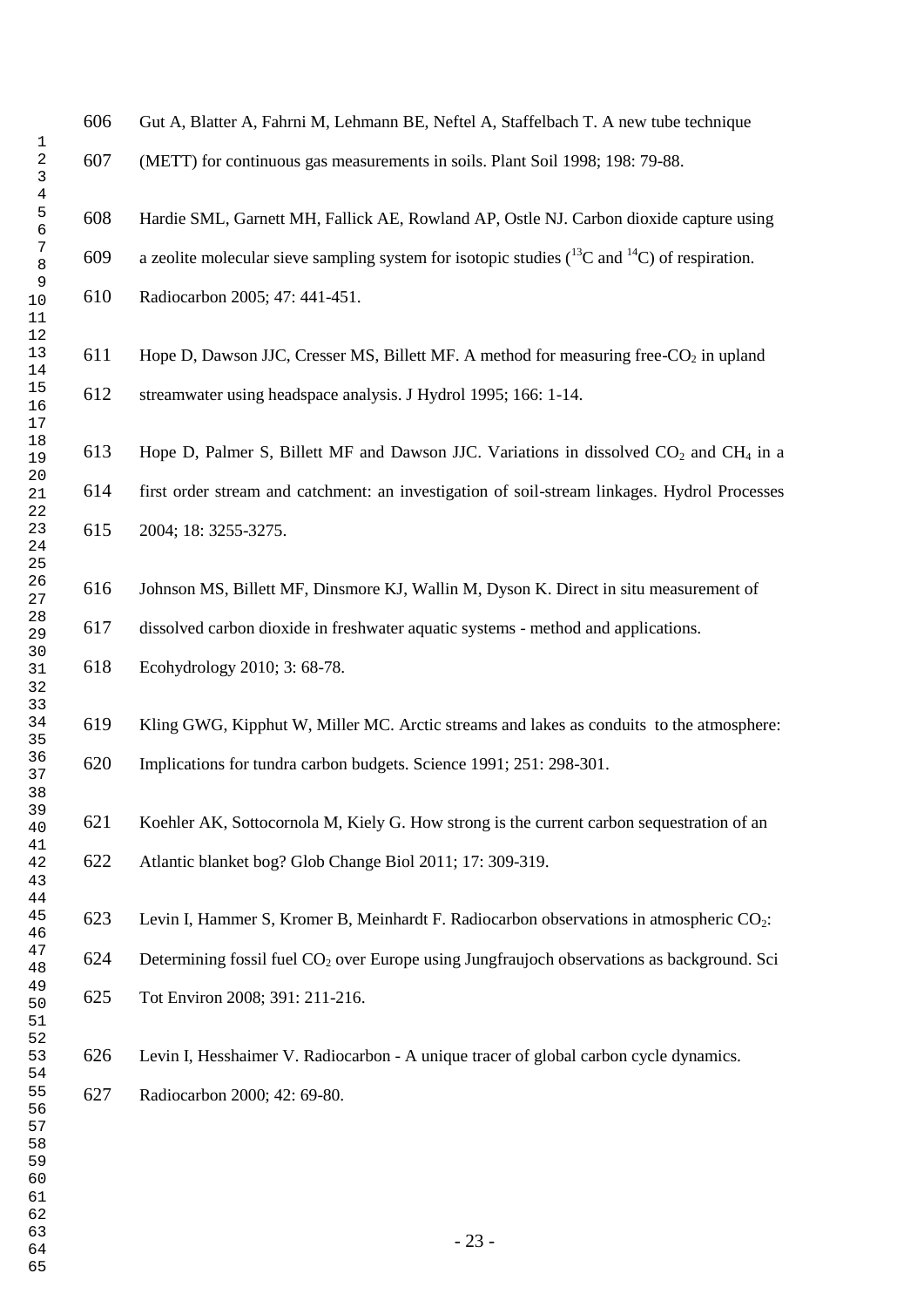Mayorga E, Aufdenkampe AK, Masiello CA, Krusche AV, Hedges JI, Quay PD, et al. Young organic matter as a source of carbon dioxide outgassing from Amazonian rivers. Nature 2005; 436: 538-541.

 Rozemeijer J, van der Velde Y, de Jonge H, van Geer F, Broers HP, Bierkens M. Application and evaluation of a new passive sampler for measuring average solute concentrations in a

catchment scale water quality monitoring study. Environ Sci Technol 2010; 44: 1353-1359.

634 Slota P, Jull AJT, Linick T, Toolin LJ. Preparation of small samples for  $^{14}C$  accelerator targets by catalytic reduction of CO. Radiocarbon 1987; 29: 303-306.

 Steinmann P, Eilrich B, Leuenberger M, Burns SJ. Stable carbon isotope composition and 637 concentrations of  $CO_2$  and  $CH_4$  in the deep catotelm of a peat bog. Geochim Cosmochim Ac 2008; 72: 6015-6026.

639 Stuiver M, Polach HA. Reporting of <sup>14</sup>C data. Radiocarbon 1977; 19: 355-363.

 Tipping E, Billett MF, Bryant CL, Buckingham S, Thacker SA. Sources and ages of dissolved organic matter in peatland streams: evidence from chemistry mixture modelling and

radiocarbon data. Biogeochemistry 2010; 100: 121-137.

 Vrana B, Mills GA, Allan IJ, Dominiak E, Svensson K, Knutsson J, et al. Passive sampling techniques for monitoring pollutants in water. Trends Anal Chem 2005; 24: 845-868.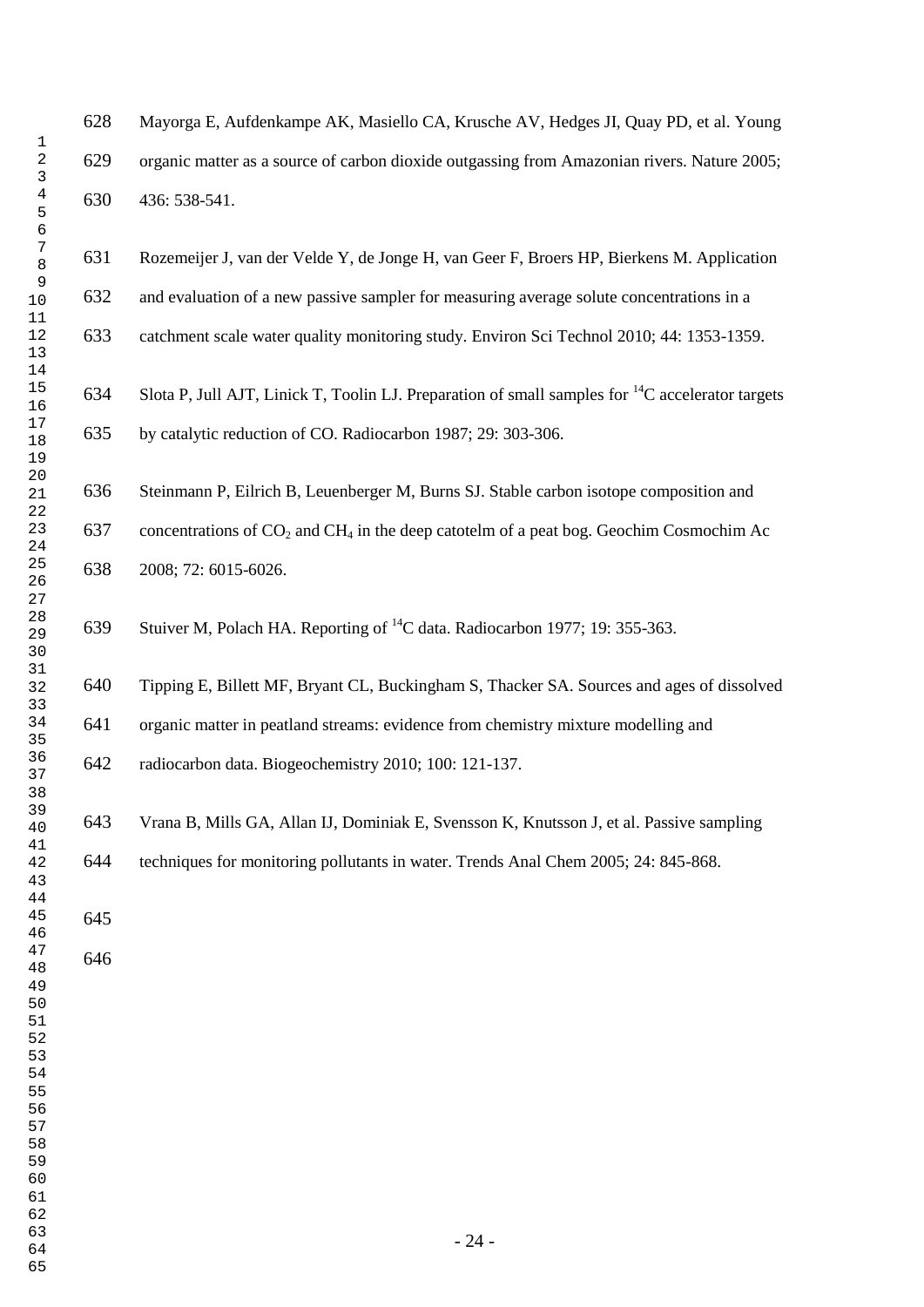## **Figure Captions**

 **Fig. 1** Schematic diagram illustrating how the passive samplers were deployed in the Black Burn.

**Fig. 2** Discharge from the Black Burn and air temperature (measured ~ 400 m from the

stream sampling point) over the course of the sampling year from May 2010 to June 2011.

655 **Fig. 3** Concentration of dissolved CO<sub>2</sub> in the Black Burn from May 2010 to June 2011

 determined by i) continuous trapping using passive samplers and ii) spot sampling of stream 657 water. CO<sub>2</sub> concentration determined for the passive samplers based on the CO<sub>2</sub> trap rate and Fick"s law (see text). Mean, min and max values for spot samples reflect the sampling periods

of the associated passively collected sample.

**Fig. 4** Mean discharge ( $\pm$  SE) of the Black Burn and <sup>14</sup>C content of dissolved CO<sub>2</sub> ( $\pm$  1  $\sigma$ ) 662 over the sampling year from May 2010 to June 2011, showing increased <sup>14</sup>C content of CO<sub>2</sub> at 663 times of greater discharge. Using all data points resulted in a positive correlation ( $r^2$  = 0.766; p  $< 0.01$ ; n = 8) which improved considerably when the September 2010 sample was omitted ( $r^2$ ) 665 = 0.965; p < 0.001; n = 7).

667 **Fig. 5** Mean discharge of the Black Burn and CO<sub>2</sub> concentration determined from spot 668 samples ( $\pm$  SE). Mean values for both discharge and CO<sub>2</sub> concentration reflect the sampling periods of the associated passively collected sample. There was a strong negative correlation 670 between discharge and CO<sub>2</sub> concentration ( $r^2 = 0.855$ ; p < 0.001; n=8; note 2<sup>nd</sup> y-axis is reversed).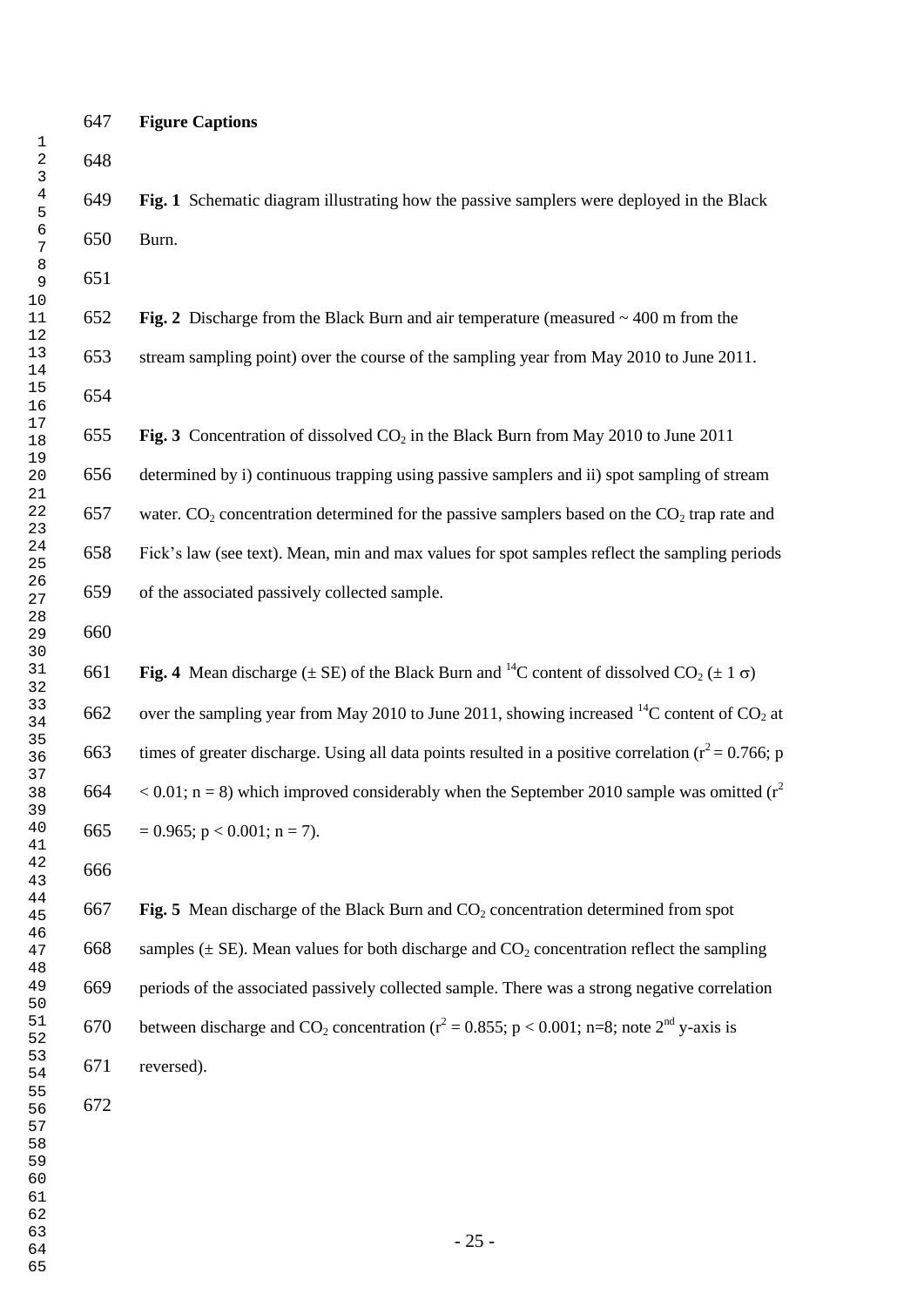**673 Fig. 6** Radiocarbon concentration of dissolved  $CO_2 (\pm 1 \sigma)$  versus mean discharge ( $\pm$  SE) of the Blackburn for samples collected over the sampling year from May 2010 to June 2011. Mean values for discharge reflect the sampling periods of the associated passively collected

<sup>14</sup>CO<sub>2</sub> sample.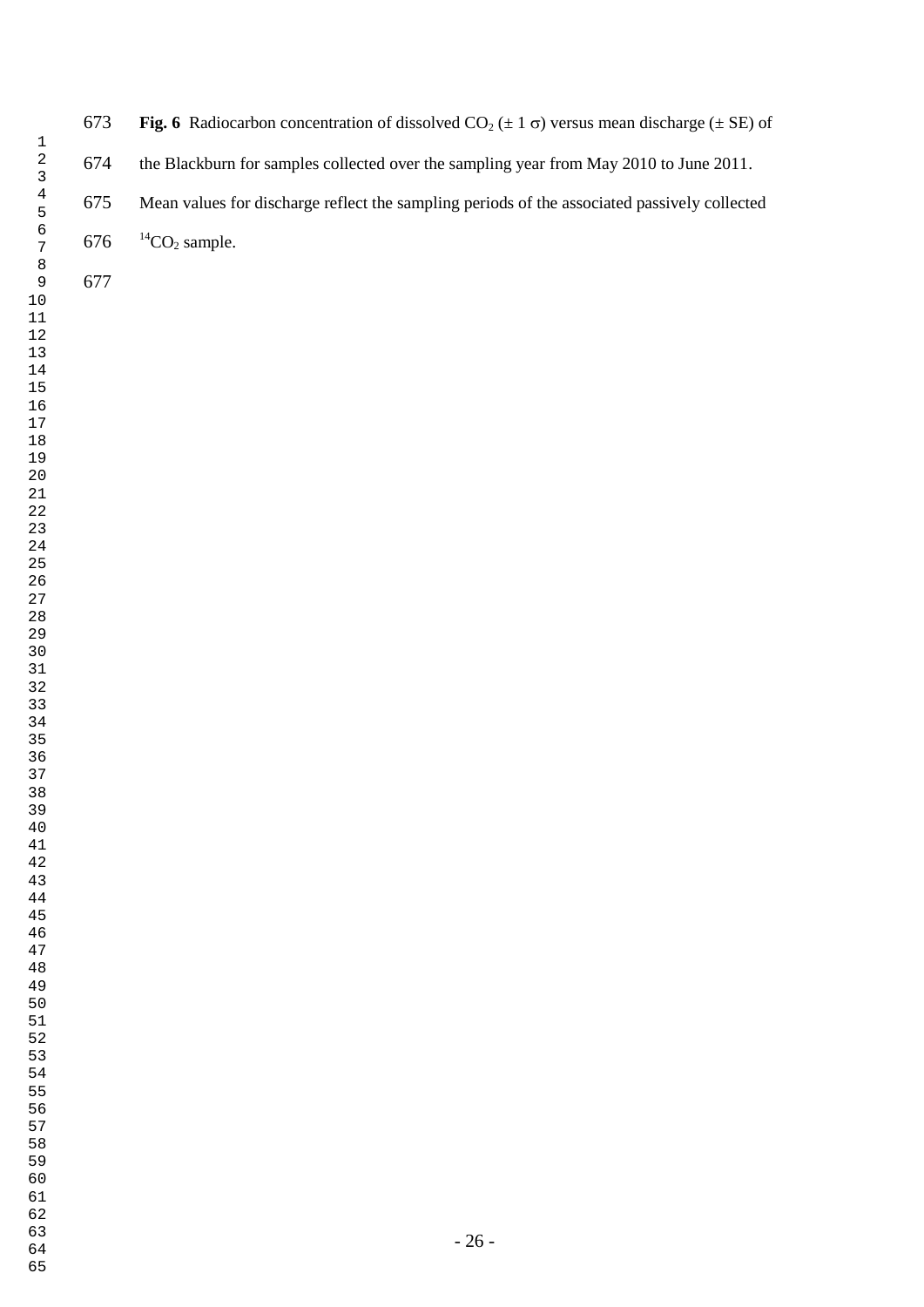**Table 1** Details of dissolved carbon dioxide samples collected using passive samplers from the Black Burn, including dates of collection, volume of CO<sub>2</sub> recovered, and carbon isotope concentrations. \*NB used for normalisation of  ${}^{14}C$  result and representative of recovered CO<sub>2</sub> and not corrected for fractionation during trapping. #Due to possible disturbance resulting from the installation of a control structure upstream, samplers were removed for 7 days during the sampling period as a precaution.

| Start date  | End date    | Sampling | CO <sub>2</sub> | Publication | Conventional           | $\frac{14}{14}$ C content | $*\delta^{13}C_{VPDB}$ ± |
|-------------|-------------|----------|-----------------|-------------|------------------------|---------------------------|--------------------------|
|             |             | days     | recovered       | code        | radiocarbon age (years | $%$ modern $\pm$          | $0.1\%$                  |
|             |             |          | (ml)            | (SUERC-)    | BP)                    | $1\sigma$ )               |                          |
| 28 May 2010 | 29 Jun 2010 | 32       | 8.3             | 33624       | $1139 \pm 35$          | $86.78 \pm 0.38$          | $-23.6$                  |
| 29 Jun 2010 | 29 Jul 2010 | 30       | 9.0             | 34183       | $996 \pm 37$           | $88.34 \pm 0.41$          | $-23.1$                  |
| 03 Aug 2010 | 09 Sep 2010 | 37       | 10.3            | 34184       | $1124 \pm 37$          | $86.94 \pm 0.40$          | $-23.1$                  |
| 09 Sep 2010 | 06 Oct 2010 | 27       | 5.3             | 34185       | $707 \pm 35$           | $91.57 \pm 0.40$          | $-23.0$                  |
| 06 Oct 2010 | 16 Nov 2010 | 41       | 7.2             | 34186       | $760 \pm 37$           | $90.98 \pm 0.42$          | $-23.2$                  |
| 16 Nov 2010 | 14 Dec 2010 | 28       | 5.5             | 34187       | $842 \pm 37$           | $90.05 \pm 0.41$          | $-23.2$                  |
| 18 Jan 2011 | 04 Mar 2011 | 45       | 5.3             | 34705       | $1013 \pm 37$          | $88.15 \pm 0.40$          | $-23.8$                  |
| 04 Mar 2011 | 21 Apr 2011 | 48       | 10.8            | 34707       | $1044 \pm 39$          | $87.81 \pm 0.42$          | $-23.0$                  |
| 21 Apr 2011 | 02 Jun 2011 | $35^{*}$ | 8.9             | 34708       | $1210 \pm 39$          | $86.01 \pm 0.42$          | $-24.2$                  |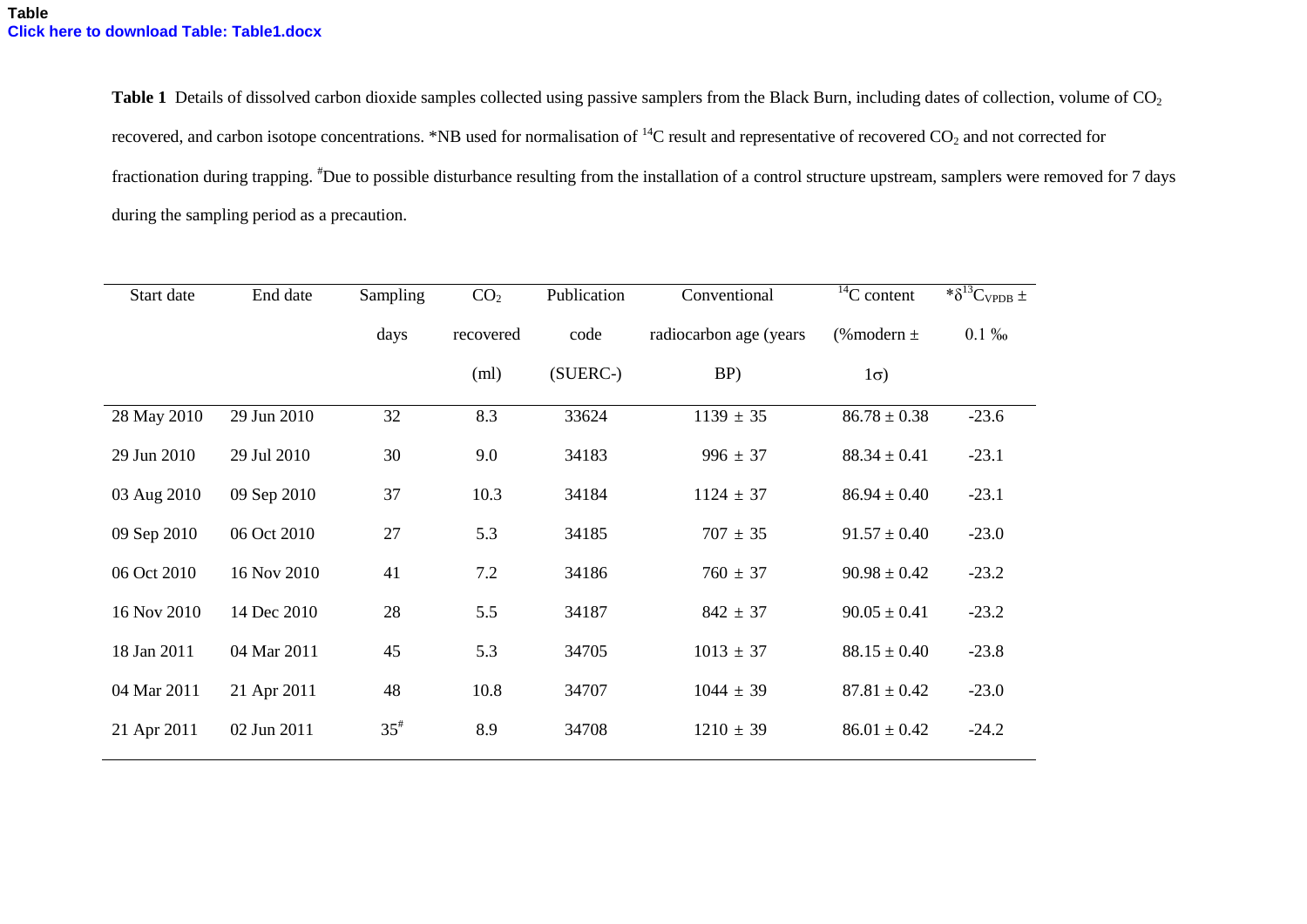| 04<br>$\cdot 201.$<br>Mar | $\cdot$ 201 $\scriptstyle\rm I$<br>02<br>Jun | $\Omega$<br>ິ<br>- - | $\sim$<br><u>____</u><br>the contract of the contract of the | 4706 | $\sim$ $\sim$<br>106<br>1 V V<br>—<br>ັ | ∼<br>40<br>v. Tv<br>$\cdot$ . | .∠—…∪ |
|---------------------------|----------------------------------------------|----------------------|--------------------------------------------------------------|------|-----------------------------------------|-------------------------------|-------|
|                           |                                              |                      |                                                              |      |                                         |                               |       |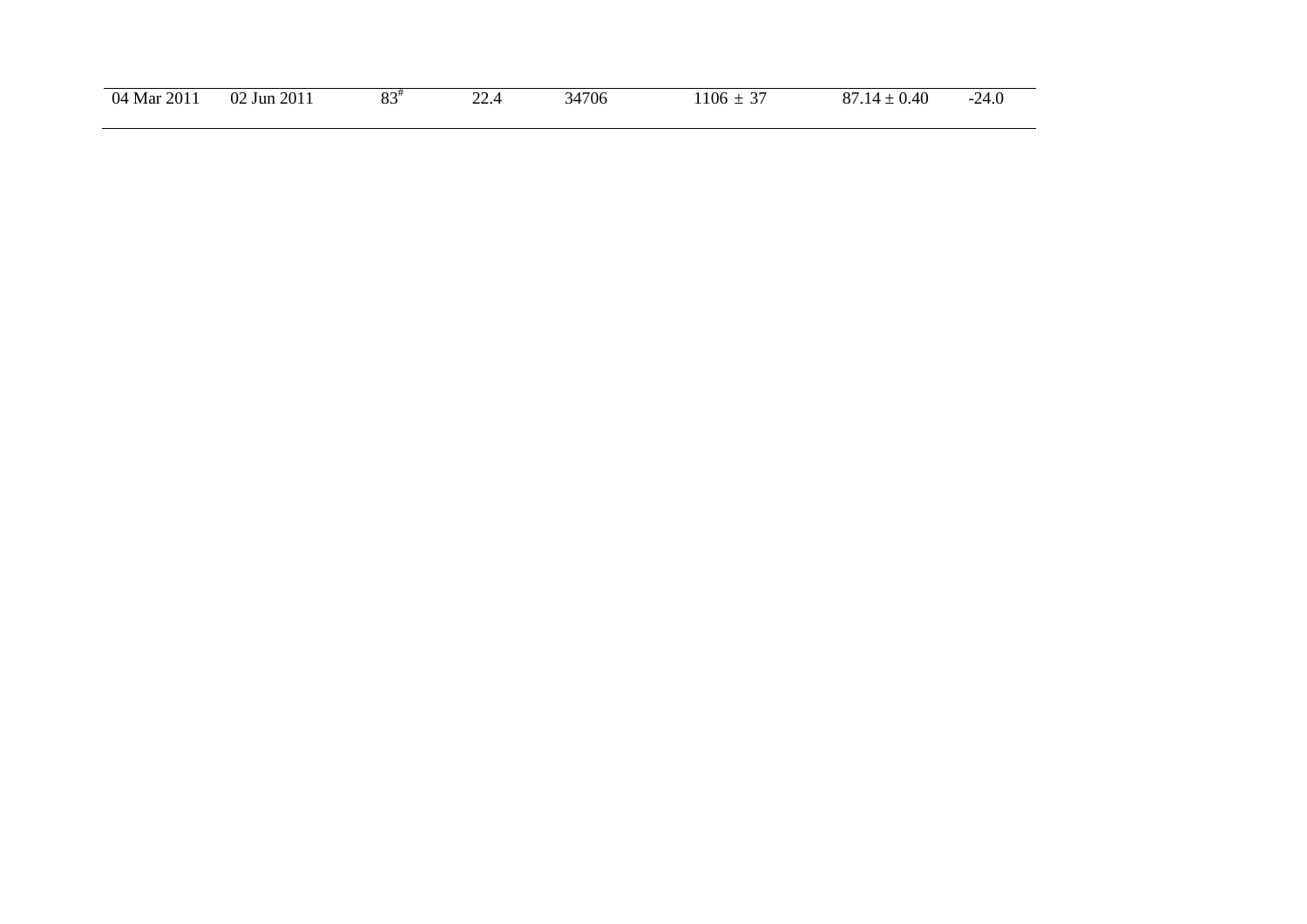## **Figure [Click here to download Figure: Fig1.docx](http://ees.elsevier.com/stoten/download.aspx?id=371769&guid=4ad267c0-3034-4e66-a029-e95ebb4eefa3&scheme=1)**

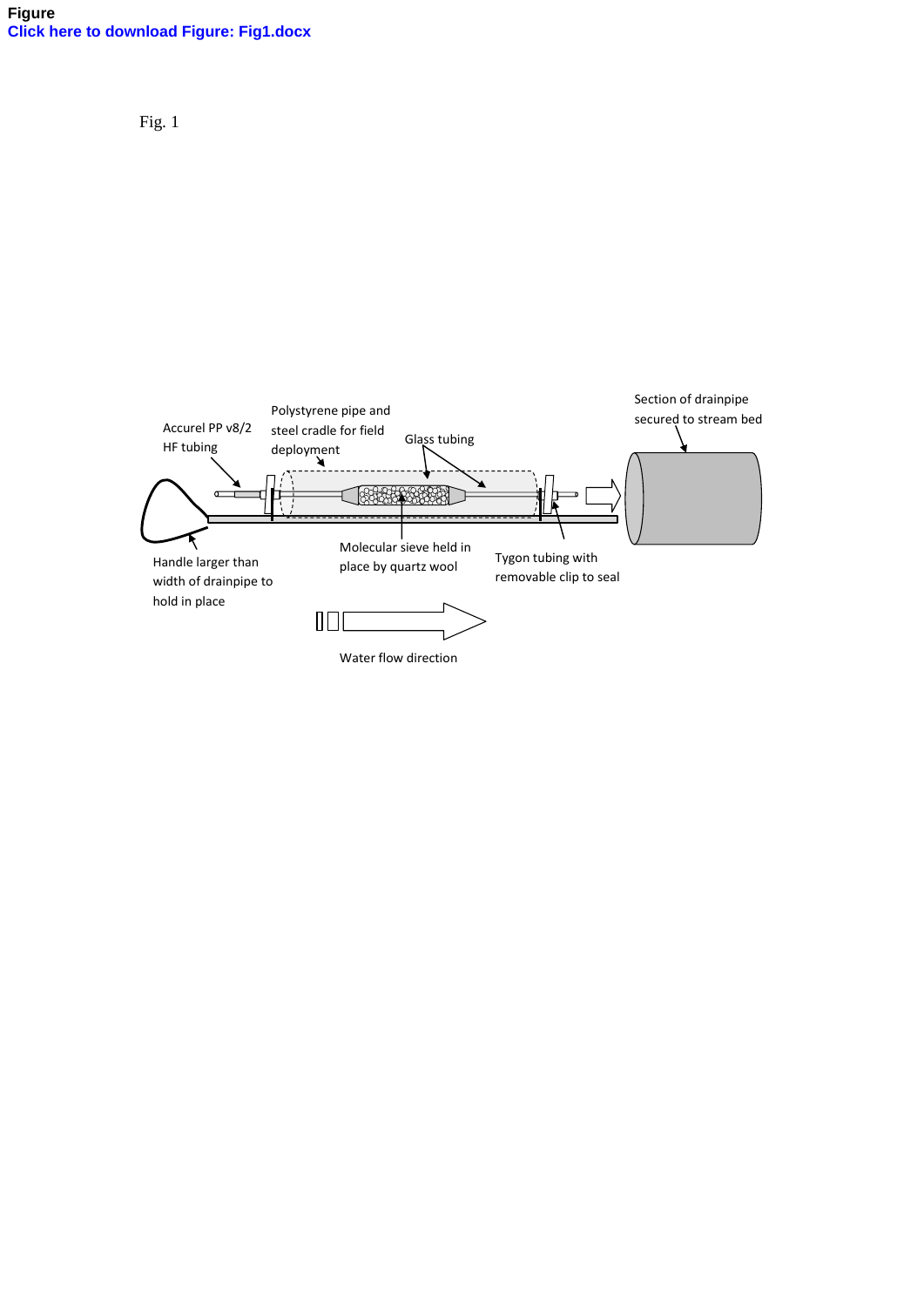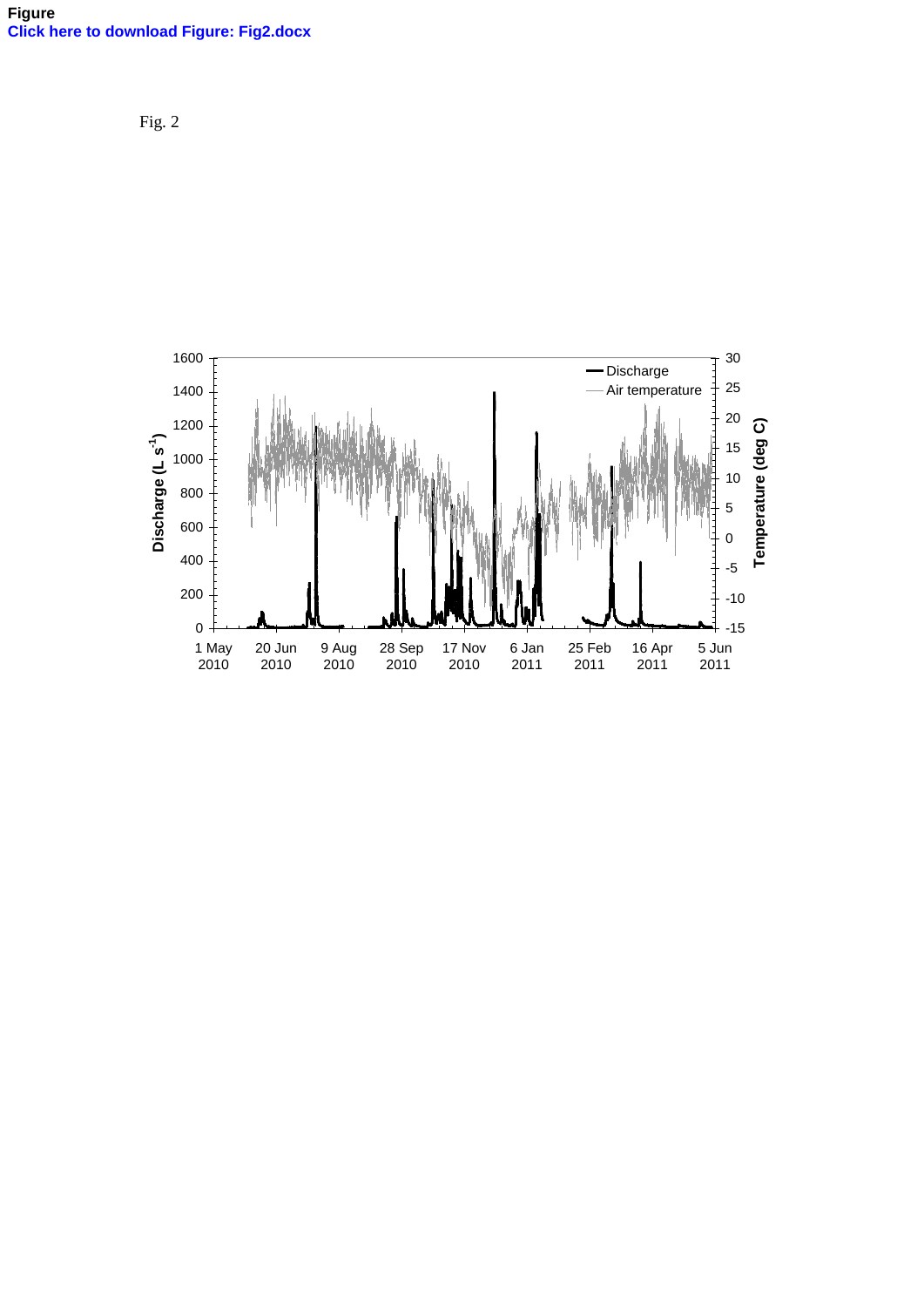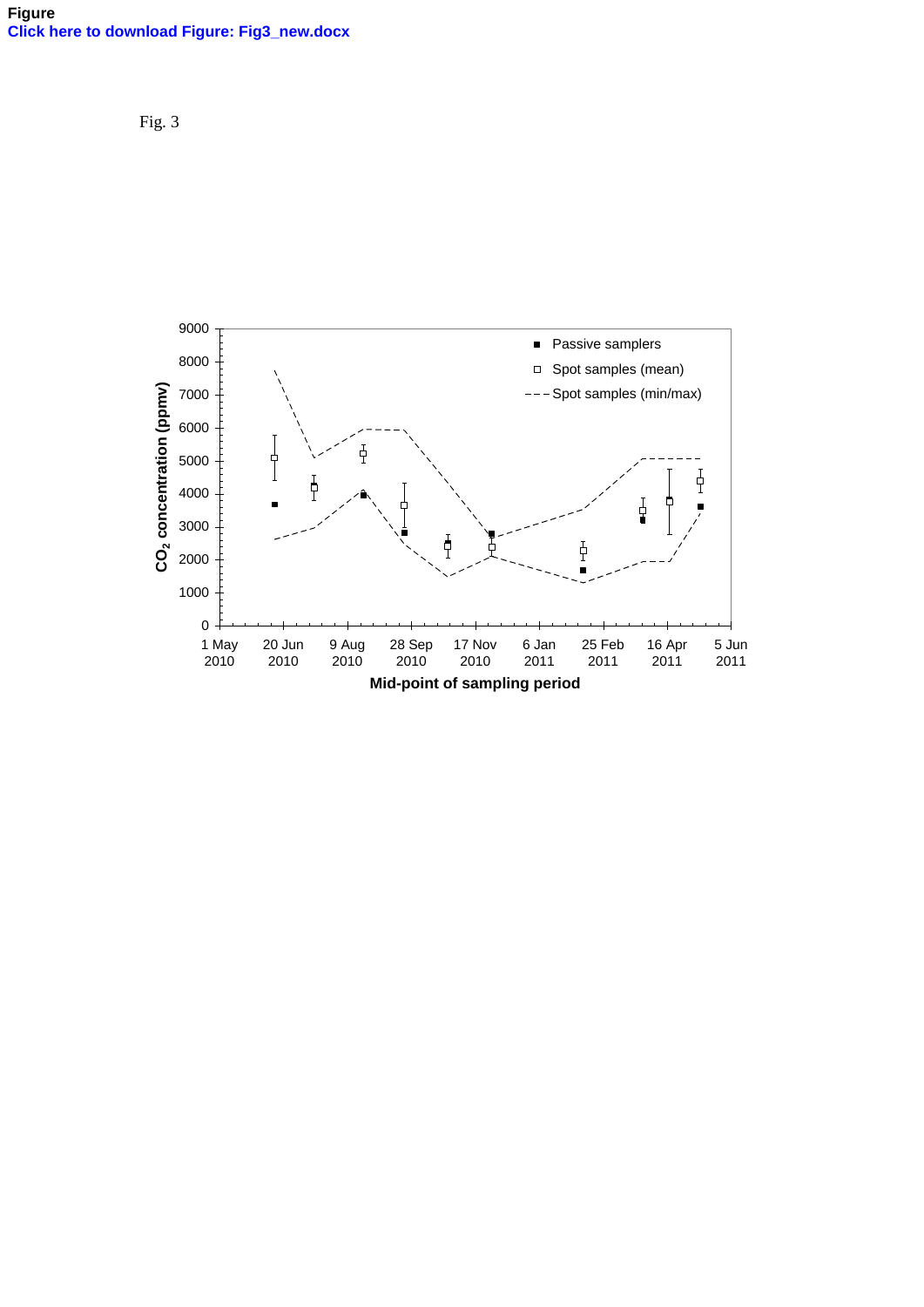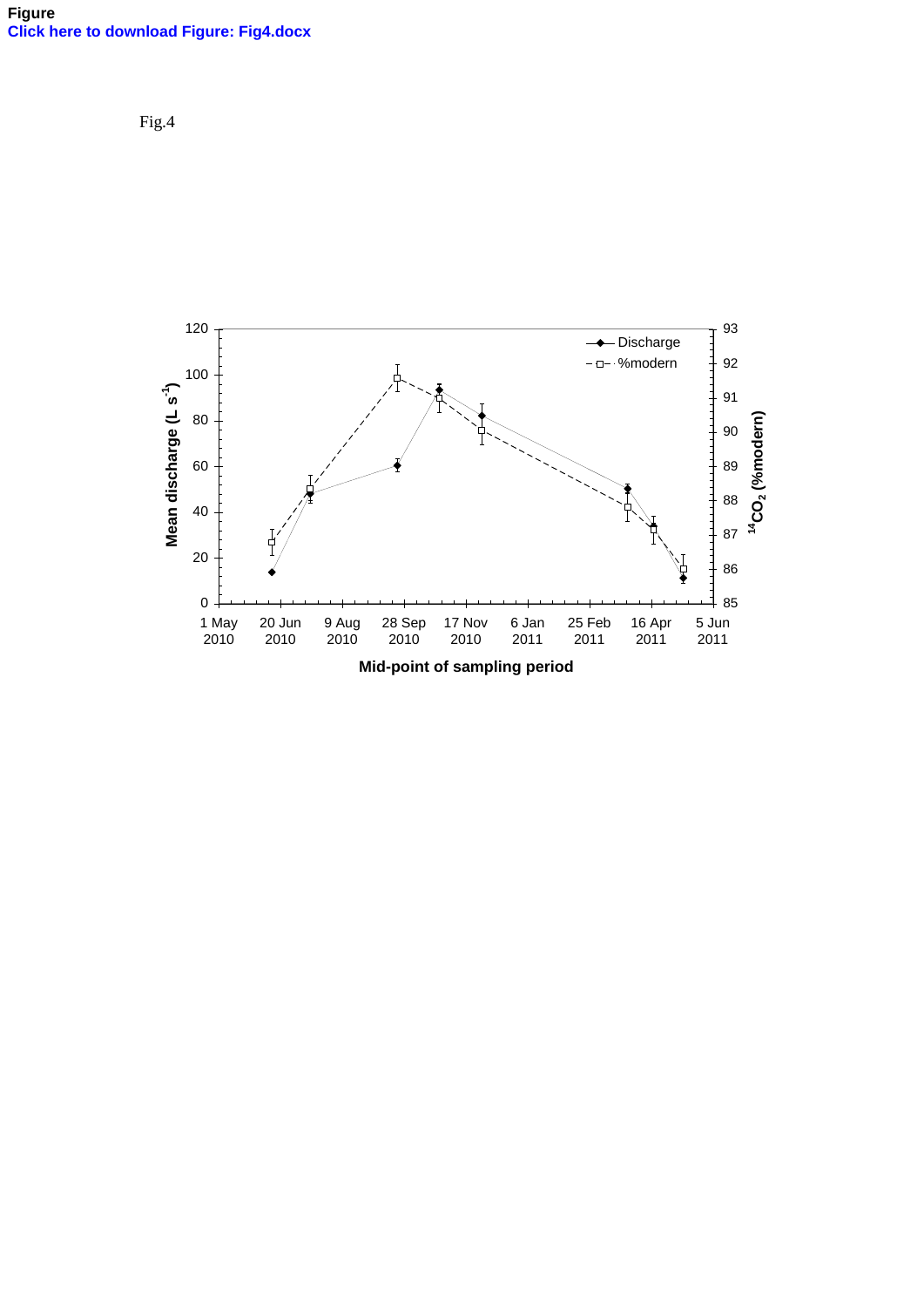